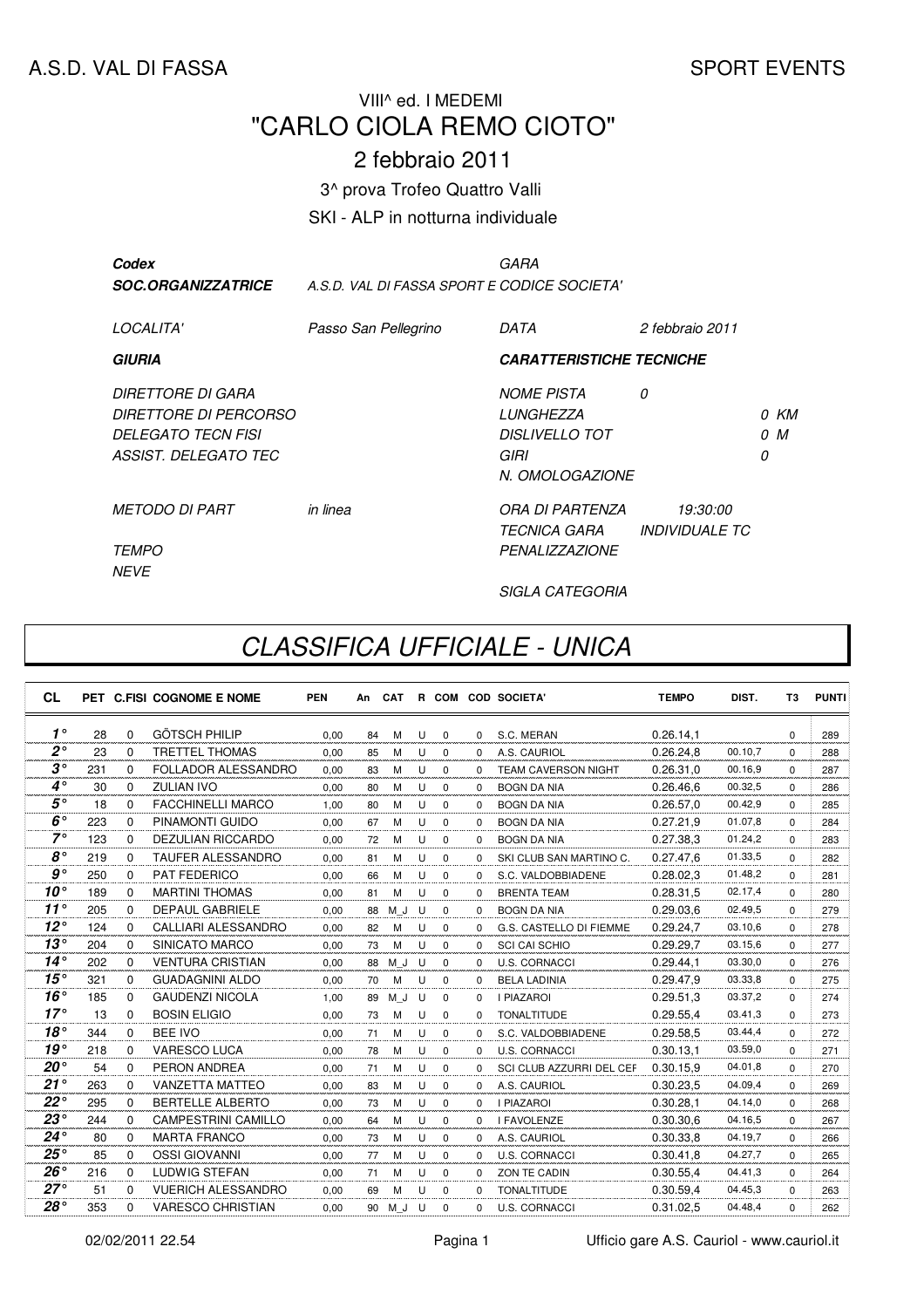| CL                         |            |               | PET C.FISI COGNOME E NOME                      | <b>PEN</b>   |          |             |        |                         |        | An CAT R COM COD SOCIETA'                      | <b>TEMPO</b>           | DIST.              | T3            | <b>PUNTI</b> |
|----------------------------|------------|---------------|------------------------------------------------|--------------|----------|-------------|--------|-------------------------|--------|------------------------------------------------|------------------------|--------------------|---------------|--------------|
| $29^{\circ}$               | 280        | 0             | <b>BETTEGA SIMONE</b>                          | 0,00         | 93       | M J         | U      | 0                       | 0      | <b>I PIAZAROI</b>                              | 0.31.04,9              | 04.50,8            | 0             | 261          |
| $30^{\circ}$               | 128        | 0             | PIVA MASSIMO                                   | 0,00         | 75       | М           | U      | 0                       | 0      | S.C. PANAROTTA                                 | 0.31.07,6              | 04.53,5            | 0             | 260          |
| $31^{\circ}$               | 102        | 0             | <b>TOLLARDO MICHELE</b>                        | 0,00         | 74       | М           | U      | $\mathbf 0$             | 0      | I PIAZAROI                                     | 0.31.10.8              | 04.56,7            | 0             | 259          |
| $32^{\circ}$               | 183        | 0             | <b>BERNHARDT VALENTINO</b>                     | 0,00         | 93       | M J         | U      | $\mathbf 0$             | 0      | BRENTA TEAM                                    | 0.31.14,0              | 04.59,9            | 0             | 258          |
| $33^{\circ}$               | 96         | $\mathbf 0$   | <b>DELLAGIACOMA ANDREA</b>                     | 0,00         | 81       | M           | U      | 0                       | 0      | <b>TONALTITUDE</b>                             | 0.31.18,3              | 05.04,2            | 0             | 257          |
| $34^{\circ}$               | 21         | 0             | <b>DEGIAMPIETRO WERNER</b>                     | 0,00         | 79       | M           | U      | $\mathbf 0$             | 0      | A.S. CAURIOL                                   | 0.31.25,4              | 05.11,3            | 0             | 256          |
| $35^{\circ}$               | 372        | $\mathbf 0$   | <b>GANZ TIZIANO</b>                            | 0,00         | 81       | M           | U      | 0                       | 0      | I PIAZAROI                                     | 0.31.30,1              | 05.16,0            | 0             | 255          |
| $36^{\circ}$<br>$37^\circ$ | 199        | 0             | DEBERTOLIS RENZO                               | 0,00         | 62       | M           | U      | 0                       | 0      | I PIAZAROI                                     | 0.31.42,4              | 05.28,3            | 0             | 254          |
| $38^{\circ}$               | 239<br>350 | $\mathbf 0$   | DELLAGIACOMA NICOLO'<br><b>GIULIANI MATTIA</b> | 0,00         | 64       | М           | U      | 0                       | 0      | <b>TONALTITUDE</b>                             | 0.31.45.2              | 05.31,1<br>05.35,4 | $\mathbf 0$   | 253          |
| 39°                        | 87         | 0<br>0        | <b>DEFLORIAN CLAUDIO</b>                       | 0,00         | 87       | M J         | U<br>U | 0<br>0                  | 0<br>0 | <b>BELA LADINIA</b>                            | 0.31.49,5<br>0.31.57,0 | 05.42,9            | 0<br>0        | 252<br>251   |
| $40^{\circ}$               | 389        | 0             | <b>BETTINI MAURO</b>                           | 0,00<br>0,00 | 64<br>68 | М<br>M      | U      | 0                       | 0      | <b>TONALTITUDE</b><br><b>DOLOMITI SKI ALP</b>  | 0.32.08,9              | 05.54,8            | 0             | 250          |
| $41^{\circ}$               | 179        | $\mathbf 0$   | <b>RASOM IVO</b>                               | 0,00         | 89       | ΜJ          | U      | 0                       | 0      | <b>BELA LADINIA</b>                            | 0.32.11,3              | 05.57,2            | 0             | 249          |
| $42^{\circ}$               | 376        | $\mathbf 0$   | <b>BRIOSI ALDO</b>                             | 0,00         | 68       | М           | U      | $\mathbf 0$             | 0      | TONALTITUDE                                    | 0.32.15,6              | 06.01,5            | 0             | 248          |
| $43^{\circ}$               | 73         | $\mathbf 0$   | <b>JELLICI MIRCO</b>                           | 0,00         | 70       | М           | U      | 0                       | 0      | <b>BELA LADINIA</b>                            | 0.32.16,4              | 06.02,3            | 0             | 247          |
| $44^{\circ}$               | 343        | 0             | <b>DELVAI MAURO</b>                            | 0,00         | 77       | M           | U      | $\mathbf 0$             | 0      | A.S. CAURIOL                                   | 0.32.16,8              | 06.02,7            | $\mathbf 0$   | 246          |
| $45^{\circ}$               | 248        | $\mathbf 0$   | BERTELLE STEFANO                               | 0,00         | 76       | М           | U      | $\mathbf 0$             | 0      | <b>I PIAZAROI</b>                              | 0.32.33,5              | 06.19,4            | 0             | 245          |
| $46^{\circ}$               | 100        | $\mathbf 0$   | <b>CHIOCCHETTI ERWIN</b>                       | 0,00         | 74       | М           | U      | 0                       | 0      | <b>BELA LADINIA</b>                            | 0.32.35,7              | 06.21,6            | $\mathbf 0$   | 244          |
| $47^\circ$                 | 33         | 0             | PALLA LUCA                                     | 0,00         | 86       | М           | U      | 0                       | 0      | <b>BELA LADINIA</b>                            | 0.32.36,3              | 06.22,2            | 0             | 243          |
| $48^\circ$                 | 385        | 0             | FELICETTI MARCO 84                             | 0,00         | 84       | М           | U      | 0                       | 0      | ZON TE CADIN                                   | 0.32.39.5              | 06.25,4            | $\mathbf 0$   | 242          |
| 49°                        | 274        | 0             | <b>GOBBER PAOLO</b>                            | 0,00         | 68       | M           | U      | 0                       | 0      | I PIAZAROI                                     | 0.32.41,6              | 06.27,5            | 0             | 241          |
| $50^{\circ}$               | 396        | $\mathbf 0$   | ZANOVELLO EMANUELE                             | 0,00         | 78       | M           | U      | $\mathbf 0$             | 0      | S.C. VALDOBBIADENE                             | 0.32.43,2              | 06.29,1            | 0             | 240          |
| $51^{\circ}$               | 48         | 0             | DELLAGIACOMA GIUSEPPE                          | 0,00         | 78       | M           | U      | $\mathbf 0$             | 0      | TONALTITUDE                                    | 0.32.45,2              | 06.31,1            | 0             | 239          |
| $52^{\circ}$               | 156        | 0             | ZANGHELLINI LORENZO                            | 0,00         | 93       | M J         | U      | $\mathbf 0$             | 0      | I FAVOLENZE                                    | 0.32.47,1              | 06.33,0            | 0             | 238          |
| $53^{\circ}$               | 127        | 0             | TURRA PIERO                                    | 0,00         | 84       | M           | U      | 0                       | 0      | I PIAZAROI                                     | 0.32.54,3              | 06.40,2            | 0             | 237          |
| 54°                        | 208        | $\mathbf 0$   | VARESCO ALFREDO                                | 0,00         | 64       | М           | U      | 0                       | 0      | U.S. STELLA ALPINA                             | 0.32.56,6              | 06.42,5            | $\mathbf 0$   | 236          |
| $55^{\circ}$               | 165        | 0             | <b>DEFLORIAN GIORGIO</b>                       | 0,00         | 64       | М           | U      | 0                       | 0      | <b>U.S. CORNACCI</b>                           | 0.33.00,9              | 06.46,8            | 0             | 235          |
| 56°                        | 226        | 0             | <b>CEMIN ENRICO</b>                            | 0,00         | 76       | М           | U      | 0                       | 0      | <b>I PIAZAROI</b>                              | 0.33.07,2              | 06.53,1            | 0             | 234          |
| $57^\circ$                 | 281        | 0             | <b>GOMEZ WILLY</b>                             | 0,00         | 61       | M           | U      | 0                       | 0      | <b>BELA LADINIA</b>                            | 0.33.10,5              | 06.56,4            | 0             | 233          |
| $58^{\circ}$               | 158        | 0             | CAPOVILLA MANUEL                               | 0,00         | 83       | М           | U      | 0                       | 0      | ZON TE CADIN                                   | 0.33.13,5              | 06.59,4            | 0             | 232          |
| $59^{\circ}$               | 148        | $\mathbf 0$   | <b>SCALET ONORINO</b>                          | 0,00         | 56       | M           | U      | 0                       | 0      | I PIAZAROI                                     | 0.33.17,0              | 07.02,9            | 0             | 231          |
| $60^{\circ}$               | 135        | $\mathbf{0}$  | <b>GERHARD LUDWIG</b>                          | 0,00         | 74       | M           | U      | 0                       | 0      | ZON TE CADIN                                   | 0.33.19,4              | 07.05,3            | 0             | 230          |
| 61°                        | 291        | $\mathbf 0$   | <b>MARGONI KETTY</b>                           | 0,00         | 71       | F           | U      | $\mathbf 0$             | 0      | TONALTITUDE                                    | 0.33.26,6              | 07.12,5            | 0             | 229          |
| 62 $^{\circ}$              | 191        | $\mathbf 0$   | LOSS PIERALBINO                                | 1,00         | 62       | М           | U      | $\mathbf 0$             | 0      | I PIAZAROI                                     | 0.33.30,0              | 07.15,9            | 0             | 228          |
| $63^\circ$                 | 275        | 0             | <b>MANFROI SIMONE</b>                          | 0,00         | 90       | M J         | U      | 0                       | 0      | ** NON DICHIARATA **                           | 0.33.37,8              | 07.23,7            | $\mathbf 0$   | 227          |
| 64°<br>$65^{\circ}$        | 117        | 0             | <b>BELLUS DIEGO</b><br><b>SIRAGNA MATTEO</b>   | 0,00         | 75       | М           | U      | 0                       | 0      | DOLOMITI SKI ALP                               | 0.33.40,9              | 07.26,8<br>07.33,2 | 0             | 226          |
| $66^\circ$                 | 398<br>173 | 0<br>$\Omega$ | CHELODI LUCIO                                  | 0,00<br>0,00 | 83<br>79 | M<br>M      | U<br>U | $\mathbf 0$<br>$\Omega$ | 0<br>0 | CARBONSTREET                                   | 0.33.47,3<br>0.33.49,9 | 07.35,8            | 0<br>$\Omega$ | 225<br>224   |
| $67^\circ$                 | 99         | 0             | <b>FOLLADOR DANIELE</b>                        | 0,00         |          | 93 M_J U    |        | 0                       | 0      | G.S. CASTELLO DI FIEMME<br>TEAM CAVERSON NIGHT | 0.33.51,8              | 07.37,7            | 0             | 223          |
| $68^\circ$                 | 397        | 0             | PANIZ MATTEO                                   | 0,00         | 77       | М           | U      | 0                       | 0      | CARBONSTREET                                   | 0.33.54,3              | 07.40,2            | 0             | 222          |
| 69°                        | 395        | 0             | <b>TAGLIAPIETRA MAURO</b>                      | 0,00         | 74       | М           | U      | $\mathbf 0$             | 0      | S.C. VALDOBBIADENE                             | 0.33.57,2              | 07.43,1            | 0             | 221          |
| $70^{\circ}$               | 270        | 0             | <b>LASTEI GIOVANNI</b>                         | 0,00         |          | 94 M_J      | U      | $\mathbf 0$             | 0      | <b>BOGN DA NIA</b>                             | 0.34.01,3              | 07.47,2            | 0             | 220          |
| $71^\circ$                 | 288        | 0             | MOTTES GIACOMO                                 | 0,00         | 64       | М           | U      | $\mathbf 0$             | 0      | TEAM CAVERSON NIGHT                            | 0.34.04,0              | 07.49,9            | 0             | 219          |
| $72^{\circ}$               | 106        | 0             | <b>GABRIELLI ANDREA 75</b>                     | 0,00         | 75       | М           | U      | 0                       | 0      | SKI CLUB SAN MARTINO C.                        | 0.34.07,2              | 07.53,1            | 0             | 218          |
| $73^{\circ}$               | 355        | 0             | <b>TOLL DIETMAR</b>                            | 0,00         | 78       | М           | U      | 0                       | 0      | ZON TE CADIN                                   | 0.34.11,2              | 07.57,1            | 0             | 217          |
| $74^{\circ}$               | 236        | 0             | LAUTON CORNELIO                                | 0,00         | 82       | М           | U      | 0                       | 0      | BOGN DA NIA                                    | 0.34.13,8              | 07.59,7            | 0             | 216          |
| $75^{\circ}$               | 232        | 0             | DEFLORIAN WILLI                                | 0,00         | 67       | М           | U      | 0                       | 0      | A.S. CAURIOL                                   | 0.34.16,1              | 08.02,0            | 0             | 215          |
| $76^{\circ}$               | 15         | 0             | <b>DELLADIO MATTEO</b>                         | 0,00         | 87       | M J         | U      | 0                       | 0      | U.S. CORNACCI                                  | 0.34.18,3              | 08.04,2            | 0             | 214          |
| $77^\circ$                 | 164        | 0             | DALLASANTA DENIS                               | 0,00         | 67       | М           | U      | 0                       | 0      | I PIAZAROI                                     | 0.34.20,7              | 08.06,6            | 0             | 213          |
| $78^\circ$                 | 322        | 0             | <b>GATTO MICHELE</b>                           | 0,00         | 75       | М           | U      | $\mathbf 0$             | 0      | S.C. VALDOBBIADENE                             | 0.34.23,0              | 08.08,9            | 0             | 212          |
| 79°                        | 340        | 0             | DEZULIAN RENZO                                 | 0,00         | 77       | М           | U      | 0                       | 0      | <b>TONALTITUDE</b>                             | 0.34.25,4              | 08.11,3            | 0             | 211          |
| $80^{\circ}$               | 327        | 0             | <b>SECCO ROBERTA</b>                           | 0,00         | 64       | F           | U      | 0                       | 0      | SKI CLUB SAN MARTINO C.                        | 0.34.28,0              | 08.13,9            | 0             | 210          |
| $81^{\circ}$               | 116        | 0             | <b>MATORDES ROBERTO</b>                        | 0,00         | 75       | М           | U      | 0                       | 0      | A.S. CAURIOL                                   | 0.34.31,1              | 08.17,0            | 0             | 209          |
| $82^{\circ}$               | 40         | 0             | <b>BONINSEGNA CRISTIAN</b>                     | 0,00         | 73       | М           | U      | 0                       | 0      | <b>TONALTITUDE</b>                             | 0.34.36,2              | 08.22,1            | 0             | 208          |
| $83^{\circ}$               | 383        | 0             | DOFF BRUNO                                     | 0,00         | 62       | М           | U      | 0                       | 0      | I PIAZAROI                                     | 0.34.42,4              | 08.28,3            | 0             | 207          |
| $84^{\circ}$               | 207        | 0             | <b>GHETTA MIRKO</b>                            | 0,00         | 77       | М           | U      | $\mathbf 0$             | 0      | <b>BOGN DA NIA</b>                             | 0.34.44,4              | 08.30,3            | 0             | 206          |
| $85^{\circ}$               | 154        | 0             | BONVECCHIO EDOARDO                             | 0,00         | 67       | М           | U      | 0                       | 0      | L'ARCOBALENO                                   | 0.34.47,1              | 08.33,0            | 0             | 205          |
| $86^{\circ}$               | 235        | 0             | VANZETTA GIACOMO                               | 0,00         | 86       | М           | U      | $\mathbf 0$             | 0      | A.S. CAURIOL                                   | 0.34.53,7              | 08.39,6            | 0             | 204          |
| $87^\circ$                 | 138        | 0             | DANTONE ENNIO                                  | 0,00         | 54       | М           | U      | $\mathbf 0$             | 0      | <b>BOGN DA NIA</b>                             | 0.34.56,8              | 08.42,7            | 0             | 203          |
| 88°                        | 285        | 0             | DE MARIA PAOLO                                 | 0,00         | 71       | М           | U      | $\mathbf 0$             | 0      | DOLOMITI SKI ALP                               | 0.35.00,3              | 08.46,2            | 0             | 202          |
| 89°                        | 312        | 0             | LOSEGO UMBERTO                                 | 0,00         | 63       | М           | U      | 0                       | 0      | ** NON DICHIARATA **                           | 0.35.02,5              | 08.48,4            | 0             | 201          |
| $90^{\circ}$<br>$91^\circ$ | 375        | 0<br>0        | DONDIO GRAZIANO                                | 0,00         | 88       | M J         | U      | 0                       | 0      | <b>U.S. CORNACCI</b>                           | 0.35.06,0              | 08.51,9            | 0             | 200          |
| $92^{\circ}$               | 143<br>195 | 0             | <b>ZULIAN UMBERTO</b>                          | 0,00         | 67       | М           | U      | 0                       | 0      | BOGN DA NIA                                    | 0.35.09,2              | 08.55,1<br>08.55,7 | 0             | 199          |
| $93^{\circ}$               | 19         | 0             | MENEGHEL DANIELE<br><b>GIACOMUZZI NELLO</b>    | 0,00<br>0,00 | 60       | 87 M J<br>М | U<br>U | 0<br>$\mathbf 0$        | 0<br>0 | I PIAZAROI<br>A.S. CAURIOL                     | 0.35.09,8<br>0.35.11,7 | 08.57,6            | 0<br>0        | 198<br>197   |
|                            |            |               |                                                |              |          |             |        |                         |        |                                                |                        |                    |               |              |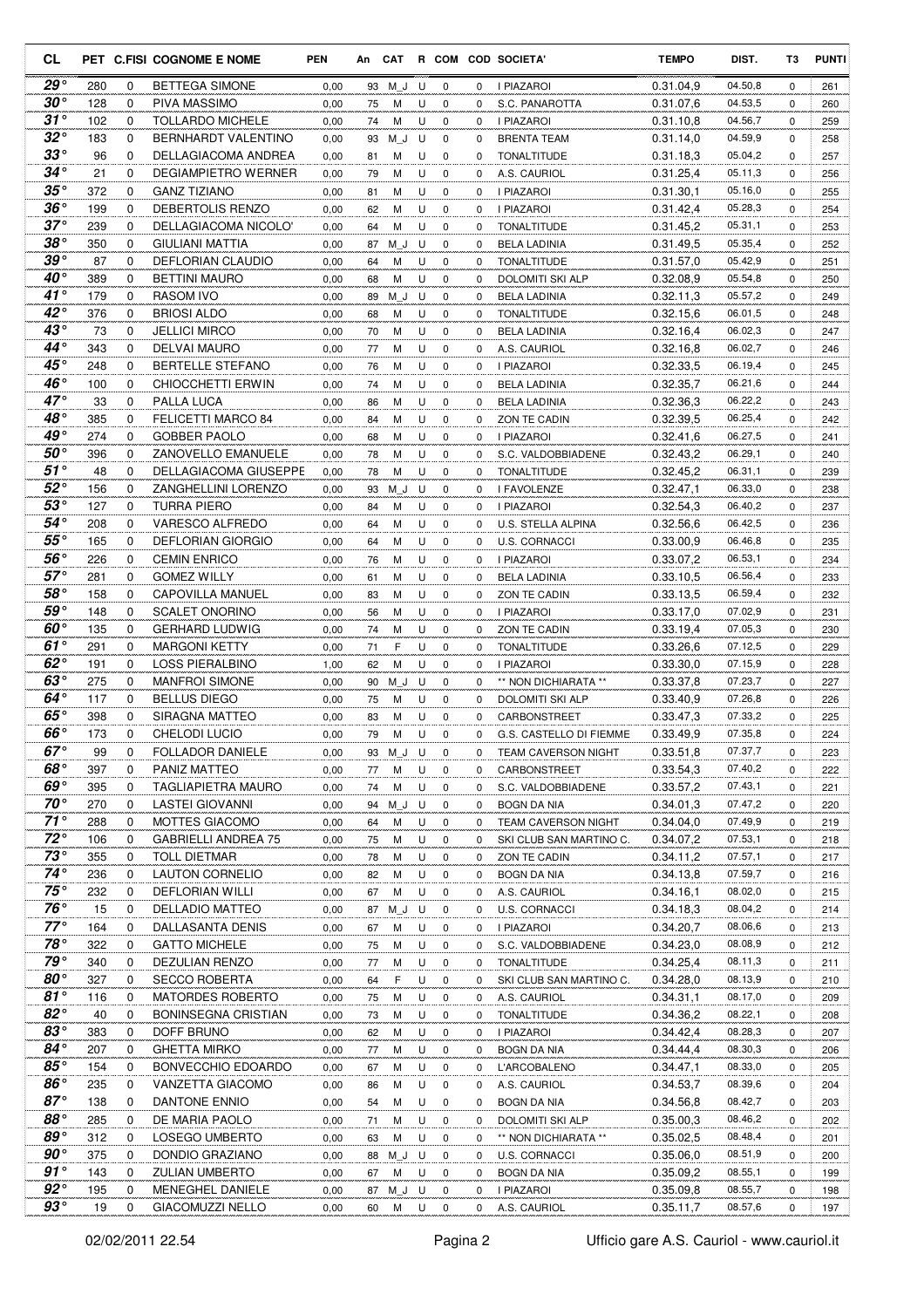| CL                            |            |                  | PET C.FISI COGNOME E NOME                      | <b>PEN</b>   |          |        |        |                  |          | An CAT R COM COD SOCIETA'                      | <b>TEMPO</b>           | DIST.              | T3          | <b>PUNTI</b> |
|-------------------------------|------------|------------------|------------------------------------------------|--------------|----------|--------|--------|------------------|----------|------------------------------------------------|------------------------|--------------------|-------------|--------------|
| $94^{\circ}$                  | 297        | 0                | <b>BETTEGA ROMANO</b>                          | 0,00         | 82       | М      | U      | 0                | 0        | I PIAZAROI                                     | 0.35.14,2              | 09.00,1            | 0           | 196          |
| $95^{\circ}$                  | 75         | 0                | <b>IELLICI CARLA</b>                           | 0,00         | 69       | F      | U      | 0                | $\Omega$ | <b>BOGN DA NIA</b>                             | 0.35.18,4              | 09.04,3            | $\Omega$    | 195          |
| $96^{\circ}$                  | 225        | 0                | <b>CHENET EMANUEL</b>                          | 0,00         | 78       | М      | U      | $\mathbf 0$      | 0        | <b>TEAM CAVERSON NIGHT</b>                     | 0.35.24,7              | 09.10,6            | 0           | 194          |
| $97^\circ$                    | 333        | 0                | <b>CODEN DIEGO</b>                             | 0,00         | 58       | M      | U      | $\mathbf 0$      | 0        | SCI CLUB PONTE NELLE ALF                       | 0.35.25,3              | 09.11,2            | 0           | 193          |
| $98^{\circ}$                  | 206        | $\mathbf 0$      | <b>ROSSI FRANCESCA</b>                         | 0,00         | 66       | F      | U      | $\mathbf 0$      | 0        | <b>SCI CLUB PONTE NELLE ALF</b>                | 0.35.26,5              | 09.12,4            | 0           | 192          |
| $99^{\circ}$                  | 86         | 0                | <b>FRANZINI MANUEL</b>                         | 0,00         | 76       | M      | U      | $\mathbf 0$      | 0        | G.S. COSTALTA                                  | 0.35.28.4              | 09.14,3            | 0           | 191          |
| 100 $^{\circ}$<br>101°        | 162        | $\mathbf 0$      | DE VALERIO ANGELO                              | 0,00         | 74       | M      | U      | $\mathbf 0$      | 0        | DOLOMITI SKI ALP                               | 0.35.30.6              | 09.16,5            | 0           | 190          |
| 102 $^{\circ}$                | 392<br>400 | 0<br>$\mathbf 0$ | CHIOCCHETTI RICCARDO<br><b>GERONAZZO BRUNO</b> | 0,00         | 77<br>65 | M<br>М | U<br>U | 0<br>0           | 0<br>0   | G.S. SAN PELLEGRINO                            | 0.35.33,6<br>0.35.36,8 | 09.19,5<br>09.22,7 | 0<br>0      | 189<br>188   |
| 103°                          | 119        | 0                | PASQUALINI AGOSTINO                            | 0,00<br>0,00 | 65       | М      | U      | 0                | 0        | S.C. VALDOBBIADENE<br>I FAVOLENZE              | 0.35.38,8              | 09.24,7            | 0           | 187          |
| 104 $^{\circ}$                | 65         | 0                | LONGO MATTEO                                   | 0,00         | 84       | М      | U      | 0                | 0        | A.S. CAURIOL                                   | 0.35.41,9              | 09.27,8            | $\Omega$    | 186          |
| $105^\circ$                   | 37         | 0                | DAGOSTIN RICCARDO                              | 0,00         | 56       | M      | U      | $\mathbf 0$      | 0        | <b>TONALTITUDE</b>                             | 0.35.45,2              | 09.31,1            | 0           | 185          |
| $106^\circ$                   | 142        | $\Omega$         | DONAZZOLO PAOLO                                | 0,00         | 72       | M      | U      | $\mathbf 0$      | 0        | S.C. LA VALLE AGORDINA                         | 0.35.48,2              | 09.34,1            | 0           | 184          |
| $107^\circ$                   | 63         | $\mathbf 0$      | FELICETTI ANDREA                               | 0,00         | 80       | М      | U      | $\mathbf 0$      | 0        | <b>BELA LADINIA</b>                            | 0.35.54,2              | 09.40,1            | 0           | 183          |
| 108°                          | 314        | 0                | BATTISTI MARTINO                               | 0,00         | 63       | М      | U      | 0                | 0        | <b>GRONLAIT ORIENTEERING C</b>                 | 0.35.57,8              | 09.43,7            | 0           | 182          |
| $109^\circ$                   | 260        | 0                | <b>SLONGO GIAMPIERO</b>                        | 0,00         | 56       | M      | U      | $\mathbf 0$      | 0        | <b>TEAM CAVERSON NIGHT</b>                     | 0.36.04,0              | 09.49,9            | $\mathbf 0$ | 181          |
| 110 $^{\circ}$                | 136        | $\mathbf 0$      | <b>CAMPEDEL CRISTIAN</b>                       | 0,00         | 93       | M J    | U      | 0                | 0        | DOLOMITI SKI ALP                               | 0.36.08,3              | 09.54,2            | 0           | 180          |
| 111 $^{\circ}$                | 170        | 0                | <b>GUADAGNINI MARTINO</b>                      | 0,00         | 92       | M J    | U      | 0                | 0        | ** NON DICHIARATA **                           | 0.36.12.7              | 09.58,6            | 0           | 179          |
| 112 $^{\circ}$                | 152        | 0                | <b>RIZZI MICHELA</b>                           | 1,00         | 71       | F      | U      | 0                | 0        | <b>BELA LADINIA</b>                            | 0.36.15,4              | 10.01,3            | 0           | 178          |
| 113 $^{\circ}$                | 108        | 0                | <b>GABRIELLI FABIO</b>                         | 0,00         | 69       | М      | U      | $\mathbf 0$      | 0        | ZON TE CADIN                                   | 0.36.18.1              | 10.04,0            | 0           | 177          |
| $114^\circ$                   | 120        | 0                | SALVADORI IVAN                                 | 0,00         | 85       | M      | U      | $\mathbf 0$      | 0        | SKI CLUB SAN MARTINO C.                        | 0.36.20,3              | 10.06,2            | 0           | 176          |
| 115°                          | 122        | $\mathbf 0$      | DAL CORTIVO GRAZIANO                           | 0,00         | 72       | M      | U      | 0                | 0        | I PIAZAROI                                     | 0.36.24,3              | 10.10,2            | 0           | 175          |
| 116°                          | 360        | 0                | <b>BENEDETTI ELISABETH</b>                     | 0,00         | 71       | F      | U      | $\mathbf 0$      | 0        | A.S. CAURIOL                                   | 0.36.31,7              | 10.17,6            | 0           | 174          |
| $117^\circ$                   | 230        | 0                | ANGELONI OSCAR                                 | 0,00         | 72       | М      | U      | $\mathbf 0$      | 0        | <b>TEAM CAVERSON NIGHT</b>                     | 0.36.34,2              | 10.20,1            | 0           | 173          |
| 118 $^{\circ}$                | 367        | 0                | <b>CRISTELLON STEFANO</b>                      | 0,00         | 78       | M      | U      | 0                | 0        | G.S. CASTELLO DI FIEMME                        | 0.36.37,6              | 10.23,5            | 0           | 172          |
| 119°                          | 81         | $\mathbf 0$      | <b>MARMOLADA LUCA</b>                          | 1,00         | 72       | М      | U      | $\mathbf 0$      | 0        | <b>TEAM CAVERSON NIGHT</b>                     | 0.36.41,4              | 10.27,3            | $\mathbf 0$ | 171          |
| 120°                          | 264        | 0                | <b>TAGLIAPIETRA CLAUDIO</b>                    | 0,00         | 72       | М      | U      | 0                | 0        | S.C. VALDOBBIADENE                             | 0.36.43,6              | 10.29,5            | 0           | 170          |
| 121 $^{\circ}$                | 78         | 0                | <b>DEZULIAN SERGIO</b>                         | 0,00         | 60       | М      | U      | $\mathbf 0$      | 0        | <b>TONALTITUDE</b>                             | 0.36.44,1              | 10.30,0            | 0           | 169          |
| $122^\circ$                   | 67         | 0                | <b>VOLTOLINI ROBERTO</b>                       | 0,00         | 75       | M      | U      | 0                | 0        | BOGN DA NIA                                    | 0.36.45,1              | 10.31,0            | 0           | 168          |
| $123^\circ$                   | 394        | 0                | HOFER FRANCO                                   | 0,00         | 66       | М      | U      | 0                | 0        | S.C. PANAROTTA                                 | 0.36.46,1              | 10.32,0            | 0           | 167          |
| $124^\circ$                   | 203        | 0                | <b>BRIOSI ELVIS</b>                            | 0,00         | 75       | M      | U      | $\mathbf 0$      | 0        | TONALTITUDE                                    | 0.36.47,4              | 10.33,3            | 0           | 166          |
| $125^\circ$<br>$126^\circ$    | 115<br>171 | 0<br>0           | <b>FAVERO GIANLUCA</b>                         | 0,00         | 77       | М      | U      | 0                | 0        | S.C. VALDOBBIADENE                             | 0.36.57,4              | 10.43,3<br>10.47,2 | 0           | 165          |
| 127 $^{\circ}$                | 362        | $\mathbf 0$      | SOMMAVILLA BRUNO<br><b>MORANDINI GIANNI</b>    | 0,00<br>0,00 | 72<br>82 | M<br>М | U<br>U | $\mathbf 0$<br>0 | 0<br>0   | ASD V. FASSA SPORT EVENT<br><b>TONALTITUDE</b> | 0.37.01,3<br>0.37.08,6 | 10.54,5            | 0<br>0      | 164<br>163   |
| 128°                          | 88         | 0                | <b>CAPOVILLA CLEMENTE</b>                      | 1,00         | 72       | М      | U      | $\mathbf 0$      | 0        | ZON TE CADIN                                   | 0.37.11,1              | 10.57,0            | 0           | 162          |
| $129^\circ$                   | 290        | 0                | CORRADINI ALESSANDRO                           | 0,00         | 77       | М      | U      | 0                | $\Omega$ | ZON TE CADIN                                   | 0.37.19,4              | 11.05,3            | $\Omega$    | 161          |
| $130^\circ$                   | 121        | 0                | <b>ABRAM OTHMAR</b>                            | 0,00         | 65       | M      | U      | $\mathbf 0$      | 0        | ZON TE CADIN                                   | 0.37.24,3              | 11.10,2            | 0           | 160          |
| 131°                          | 287        | $\Omega$         | <b>GERONAZZO ANDREA</b>                        | 0,00         | 75       | M      | U      | $\Omega$         | $\Omega$ | S.C. VALDOBBIADENE                             | 0.37.27,9              | 11.13,8            | $\Omega$    | 159          |
| $132^\circ$                   | 182        | 0                | PESCOSTA GIUSEPPE                              | 0,00         | 74       | M      | U      | 0                | 0        | <b>BELA LADINIA</b>                            | 0.37.30,4              | 11.16,3            | 0           | 158          |
| $133^\circ$                   | 45         | 0                | <b>DEAVI PAOLO</b>                             | 0,00         | 72       | М      | U      | 0                | 0        | L'ARCOBALENO                                   | 0.37.32,7              | 11.18,6            | 0           | 157          |
| $134^\circ$                   | 254        | 0                | LONGO CARLO                                    | 0,00         | 69       | М      | U      | $\mathbf 0$      | 0        | <b>TONALTITUDE</b>                             | 0.37.45,8              | 11.31,7            | 0           | 156          |
| $135^\circ$                   | 271        | 0                | LOTT MARIANO                                   | 0,00         | 62       | М      | U      | $\mathbf 0$      | 0        | SKI CLUB SAN MARTINO C.                        | 0.37.48,9              | 11.34,8            | 0           | 155          |
| $136^\circ$                   | 178        | 0                | DE FRANCESCH NADA                              | 0,00         | 71       | F      | U      | $\mathbf 0$      | 0        | DOLOMITI SKI ALP                               | 0.37.51,4              | 11.37,3            | 0           | 154          |
| $137^\circ$                   | 34         | 0                | MAZZEL ARIANNA                                 | 0,00         | 77       | F      | U      | 0                | 0        | L'ARCOBALENO                                   | 0.37.54,1              | 11.40,0            | 0           | 153          |
| $138^\circ$                   | 241        | 0                | <b>VINANTE MARTA</b>                           | 0,00         | 90       | $F_J$  | U      | 0                | 0        | <b>U.S. CORNACCI</b>                           | 0.37.57,9              | 11.43,8            | 0           | 152          |
| $139^\circ$                   | 348        | 0                | GALVANI MASSIMILIANO                           | 0,00         | 86       | М      | U      | 0                | 0        | ** NON DICHIARATA **                           | 0.38.00,5              | 11.46,4            | 0           | 151          |
| $140^\circ$                   | 222        | 0                | MAZZERBO WALTER                                | 1,00         | 61       | М      | U      | 0                | 0        | <b>GST VILLAZZANO</b>                          | 0.38.03,4              | 11.49,3            | 0           | 150          |
| $141^\circ$                   | 133        | 0                | RASOM MAURIZIO                                 | 0,00         | 61       | M      | U      | 0                | 0        | <b>BELA LADINIA</b>                            | 0.38.05.5              | 11.51,4            | 0           | 149          |
| $142^\circ$                   | 249        | 0                | DESILVESTRO IVAN                               | 0,00         | 89       | M_J    | U      | 0                | 0        | A.S. CAURIOL                                   | 0.38.06,1              | 11.52,0            | 0           | 148          |
| $143^\circ$                   | 92         | 0                | DOLIANA LEONARDO                               | 0,00         | 61       | М      | U      | 0                | 0        | <b>U.S. CORNACCI</b>                           | 0.38.08,0              | 11.53,9            | 0           | 147          |
| 144°                          | 320        | 0                | FEDEL DAMIANO                                  | 0,00         | 83       | М      | U      | 0                | 0        | G.S. COSTALTA                                  | 0.38.14,4              | 12.00,3            | 0           | 146          |
| 145 $^{\circ}$                | 198        | 0                | <b>BAROZZI MASSIMO</b>                         | 0,00         | 66       | М      | U      | 0                | 0        | L'ARCOBALENO                                   | 0.38.19,1              | 12.05,0            | 0           | 145          |
| 146 $^{\circ}$<br>$147^\circ$ | 43         | 0                | ZAGONEL JOHNNY                                 | 0,00         | 73       | М      | U      | 0                | 0        | I PIAZAROI                                     | 0.38.21,6              | 12.07,5            | 0           | 144          |
| $148^\circ$                   | 72<br>384  | 0<br>0           | ZANGHELLINI ANTONIO<br>GIACOMUZZI LORENZO      | 0,00         | 66       | М      | U      | $\mathbf 0$      | 0        | I FAVOLENZE                                    | 0.38.25,8              | 12.11,7<br>12.13,3 | 0           | 143          |
| $149^\circ$                   | 150        | 0                | <b>OSLER FEDERICA</b>                          | 0,00<br>0,00 | 69<br>83 | М<br>F | U<br>U | 0<br>0           | 0<br>0   | A.S. CAURIOL<br>L'ARCOBALENO                   | 0.38.27,4<br>0.38.27,8 | 12.13,7            | 0<br>0      | 142<br>141   |
| 150 $^{\circ}$                | 279        | 0                | <b>FRANCESCHI FEDERICO</b>                     | 0,00         | 84       | М      | U      | 0                | 0        | G.S. COSTALTA                                  | 0.38.34,3              | 12.20,2            | 0           | 140          |
| $151^\circ$                   | 177        | 0                | MORANDUZZO GIULIO                              | 0,00         | 59       | М      | U      | $\mathbf 0$      | 0        | L'ARCOBALENO                                   | 0.38.50,8              | 12.36,7            | 0           | 139          |
| $152^\circ$                   | 103        | 0                | <b>SCALET SIMONE</b>                           | 0,00         | 85       | М      | U      | $\mathbf 0$      | 0        | I PIAZAROI                                     | 0.38.54,8              | 12.40,7            | 0           | 138          |
| $153^\circ$                   | 8          | 0                | POTRICH SILVIO                                 | 0,00         | 61       | М      | U      | $\mathbf 0$      | 0        | L'ARCOBALENO                                   | 0.38.57,5              | 12.43,4            | 0           | 137          |
| 154 $^{\circ}$                | 101        | 0                | PERUT DARIO                                    | 0,00         | 66       | М      | U      | 0                | 0        | S.C. PIRAMIDI SEGONZANO                        | 0.39.05,0              | 12.50,9            | 0           | 136          |
| $155^\circ$                   | 229        | 0                | POSSAMAI RENZO                                 | 0,00         | 64       | М      | U      | 0                | 0        | TEAM CAVERSON NIGHT                            | 0.39.07,9              | 12.53,8            | 0           | 135          |
| $156^\circ$                   | 381        | 0                | <b>JAGHER ALBERTO</b>                          | 0,00         | 63       | М      | U      | 0                | 0        | I PIAZAROI                                     | 0.39.11,1              | 12.57,0            | 0           | 134          |
| $157^\circ$                   | 364        | 0                | LORENZINI STEFANO                              | 0,00         | 78       | М      | U      | 0                | 0        | <b>BELA LADINIA</b>                            | 0.39.13,9              | 12.59,8            | 0           | 133          |
| $158^\circ$                   | 357        | 0                | CROCE FRANCESCO                                | 0,00         | 79       | М      | U      | $\mathbf 0$      | 0        | <b>BELA LADINIA</b>                            | 0.39.17,0              | 13.02,9            | 0           | 132          |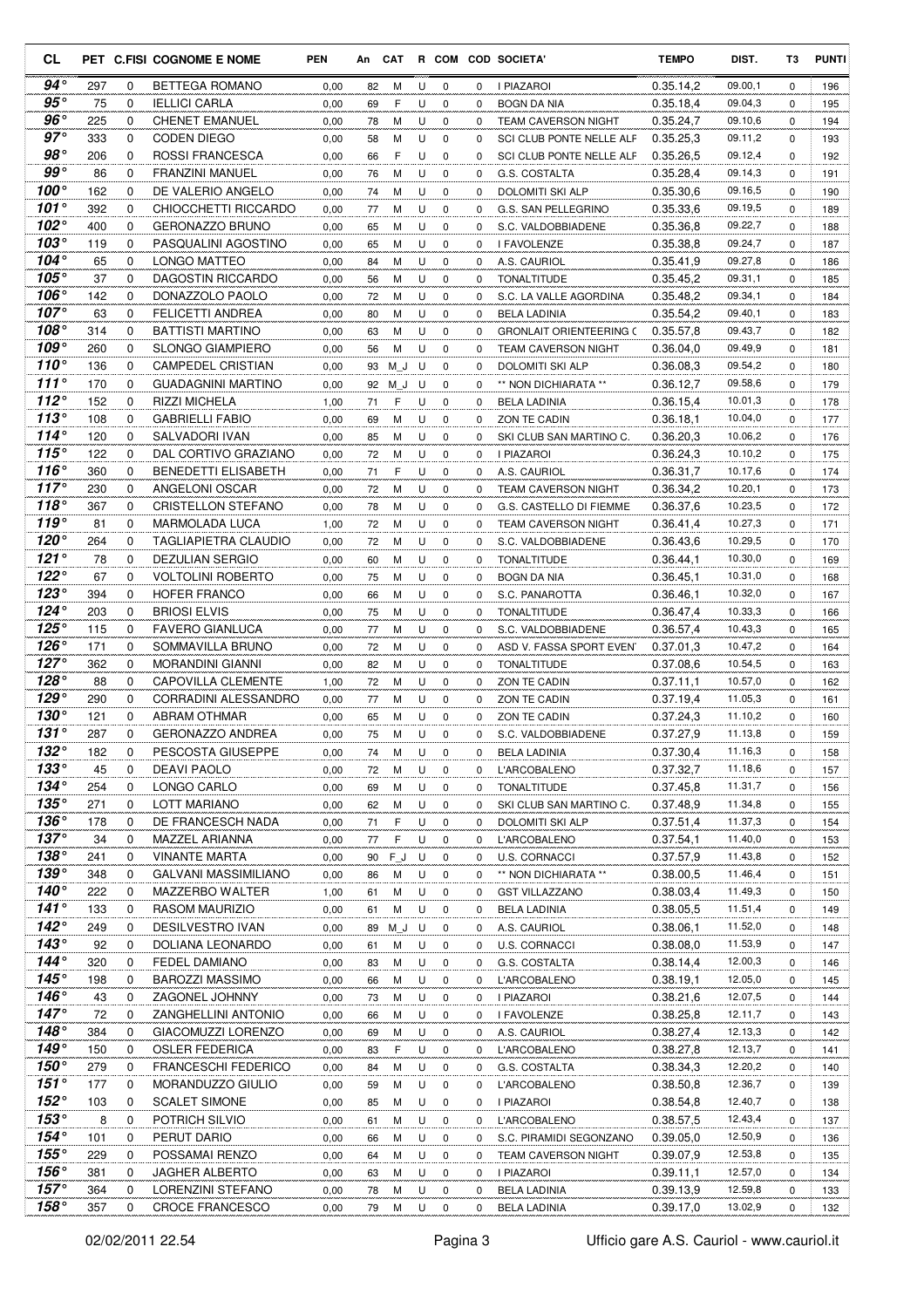| <b>CL</b>                        |            |                            | PET C.FISI COGNOME E NOME                   | PEN          |          | An CAT |        |                  |          | R COM COD SOCIETA'                               | <b>TEMPO</b>           | DIST.              | T3               | <b>PUNTI</b> |
|----------------------------------|------------|----------------------------|---------------------------------------------|--------------|----------|--------|--------|------------------|----------|--------------------------------------------------|------------------------|--------------------|------------------|--------------|
| 159°                             | 210        | 0                          | <b>LOSS LUCIANO</b>                         | 0,00         | 72       | М      | U      | $\mathbf 0$      | 0        | I PIAZAROI                                       | 0.39.19,5              | 13.05,4            | 0                | 131          |
| 160°                             | 52         | 0                          | CHIOCCHETTI FRANCESCC                       | 0,00         | 72       | М      | U      | 0                | 0        | ASD V. FASSA SPORT EVEN                          | 0.39.20,7              | 13.06,6            | 0                | 130          |
| $161^\circ$                      | 188        | 0                          | <b>DEVILLE RICCARDA</b>                     | 0,00         | 60       | F      | U      | $\mathbf 0$      | 0        | <b>BELA LADINIA</b>                              | 0.39.22,7              | 13.08,6            | 0                | 129          |
| $162^\circ$                      | 289        | 0                          | SACCHI LUCA                                 | 0,00         | 65       | M      | U      | $\mathbf 0$      | 0        | <b>BOGN DA NIA</b>                               | 0.39.27,7              | 13.13,6            | 0                | 128          |
| $163^\circ$                      | 213        | 0                          | DELLANTONIO MASSIMO                         | 1,00         | 87       | M J    | U      | 0                | 0        | <b>VV.F.MOENA</b>                                | 0.39.31,9              | 13.17,8            | 0                | 127          |
| 164°                             | 306        | 0                          | RIVA DIEGO                                  | 0,00         | 67       | М      | U      | 0                | 0        | S.C. LA VALLE AGORDINA                           | 0.39.34,4              | 13.20,3            | 0                | 126          |
| 165°                             | 342        | $\mathbf 0$                | BORTOLUZZI LORENZO                          | 0,00         | 52       | М      | U      | $\mathbf 0$      | $\Omega$ | <b>TEAM CAVERSON NIGHT</b>                       | 0.39.35,9              | 13.21,8            | 0                | 125          |
| 166 $^{\circ}$<br>167 $^{\circ}$ | 209<br>393 | $\mathbf 0$<br>$\mathbf 0$ | AMPLATZ LORENZ                              | 0,00         | 63       | м      | U      | 0                | 0        | <b>ZON TE CADIN</b>                              | 0.39.37,8              | 13.23,7<br>13.25,2 | 0                | 124          |
| 168°                             | 310        | 0                          | LUCHETTA SERGIO<br><b>COMARELLA MASSIMO</b> | 0,00<br>0,00 | 61<br>70 | M<br>М | U<br>U | 0<br>$\mathbf 0$ | 0<br>0   | S.C. LA VALLE AGORDINA<br>S.C. VALDOBBIADENE     | 0.39.39,3<br>0.39.41,2 | 13.27,1            | $\mathbf 0$<br>0 | 123<br>122   |
| 169°                             | 359        | 0                          | <b>FRANCESCHINEL DOMENIC</b>                | 0,00         | 63       | М      | U      | 0                | 0        | I PIAZAROI                                       | 0.39.44,3              | 13.30,2            | $\Omega$         | 121          |
| $170^\circ$                      | 12         | 0                          | MORANDINI GIANCARLO                         | 0,00         | 66       | М      | U      | $\mathbf 0$      | 0        | <b>TONALTITUDE</b>                               | 0.39.46.8              | 13.32,7            | 0                | 120          |
| $171^\circ$                      | 83         | 0                          | CHIOCCHETTI CARLO                           | 0,00         | 70       | М      | U      | 0                | 0        | <b>BELA LADINIA</b>                              | 0.39.50,1              | 13.36,0            | 0                | 119          |
| $172^\circ$                      | 147        | 0                          | TROTTNER PIERPAOLO                          | 0,00         | 66       | М      | U      | $\mathbf 0$      | 0        | <b>BELA LADINIA</b>                              | 0.39.58.2              | 13.44,1            | 0                | 118          |
| 173 $^{\circ}$                   | 323        | $\mathbf 0$                | ZANETEL ANNALISA                            | 0,00         | 76       | F      | U      | 0                | 0        | I PIAZAROI                                       | 0.40.04,4              | 13.50,3            | 0                | 117          |
| $174^\circ$                      | 181        | $\mathbf 0$                | <b>FELICETTI WALTER</b>                     | 0,00         | 89       | M J    | U      | $\mathbf 0$      | 0        | ** NON DICHIARATA **                             | 0.40.07.4              | 13.53,3            | 0                | 116          |
| $175^\circ$                      | 253        | 0                          | CODELLO WALTER                              | 0,00         | 75       | M      | U      | 0                | 0        | S.C. VALDOBBIADENE                               | 0.40.10,2              | 13.56,1            | 0                | 115          |
| 176°                             | 89         | 0                          | LORENZ VALERIO                              | 0,00         | 61       | M      | U      | 0                | 0        | <b>BOGN DA NIA</b>                               | 0.40.18.0              | 14.03,9            | $\mathbf 0$      | 114          |
| $177^\circ$                      | 36         | 0                          | DAPRA' NELLO                                | 0,00         | 58       | М      | U      | 0                | 0        | A.S. CAURIOL                                     | 0.40.20.5              | 14.06,4            | 0                | 113          |
| 178°                             | 64         | 0                          | <b>ZORZI GIUSEPPE</b>                       | 0,00         | 72       | M      | U      | $\mathbf 0$      | 0        | ZON TE CADIN                                     | 0.40.23,0              | 14.08,9            | 0                | 112          |
| $179^\circ$                      | 358        | 0                          | <b>VETTOREL SIMONETTA</b>                   | 0,00         | 81       | F      | U      | $\mathbf 0$      | 0        | <b>BOGN DA NIA</b>                               | 0.40.25,4              | 14.11,3            | 0                | 111          |
| 180°                             | 69         | 0                          | <b>XAIZ ELVIO</b>                           | 0,00         | 62       | M      | U      | 0                | 0        | <b>TEAM CAVERSON NIGHT</b>                       | 0.40.27,9              | 14.13,8            | 0                | 110          |
| 181°                             | 174        | 0                          | <b>CRISTOFORI FRANCESCO</b>                 | 0,00         | 76       | М      | U      | $\mathbf 0$      | 0        | ZON TE CADIN                                     | 0.40.33.1              | 14.19,0            | 0                | 109          |
| 182°                             | 338        | $\mathbf 0$                | <b>GUARIENTO GIUSEPPE</b>                   | 0,00         | 50       | M      | U      | $\mathbf 0$      | 0        | <b>VENEZIA RUNNER</b>                            | 0.40.36,0              | 14.21,9            | 0                | 108          |
| $183^\circ$                      | 369        | 0                          | MICHELUZZI OTTAVIO                          | 0,00         | 56       | M      | U      | 0                | 0        | <b>TEAM CAVERSON NIGHT</b>                       | 0.40.38.9              | 14.24,8            | 0                | 107          |
| 184°                             | 283        | 0                          | <b>FENTI FABIO</b>                          | 0,00         | 63       | M      | U      | $\mathbf 0$      | $\Omega$ | S.C. LA VALLE AGORDINA                           | 0.40.41,7              | 14.27,6            | 0                | 106          |
| 185°                             | 361        | 0                          | BETTEGA GIANANTONIO                         | 0,00         | 77       | M      | U      | 0                | 0        | <b>TONALTITUDE</b>                               | 0.40.47,1              | 14.33,0            | 0                | 105          |
| 186°<br>$187^\circ$              | 238        | 0                          | <b>RIGONI LUCA</b>                          | 0,00         | 68       | M      | U      | $\mathbf 0$      | 0        | <b>BELA LADINIA</b>                              | 0.40.58.4              | 14.44,3<br>14.47,1 | 0                | 104          |
| $188^\circ$                      | 93         | 0<br>0                     | DE FAVERI ANDREA                            | 0,00         | 68       | М      | U      | $\mathbf 0$      | 0        | <b>TONALTITUDE</b>                               | 0.41.01,2              | 14.52,3            | 0                | 103          |
| $189^\circ$                      | 301<br>278 | 0                          | <b>WEBER ADRIANO</b><br>CAVADA MAURO        | 0,00<br>0,00 | 57<br>59 | М<br>М | U<br>U | 0<br>$\mathbf 0$ | 0<br>0   | ZON TE CADIN<br>ZON TE CADIN                     | 0.41.06,4<br>0.41.09,1 | 14.55,0            | 0<br>0           | 102<br>101   |
| 190°                             | 325        | $\mathbf 0$                | <b>BRIGADOI MARCO</b>                       | 0,00         | 57       | М      | U      | $\mathbf 0$      | $\Omega$ | A.S. CAURIOL                                     | 0.41.11,1              | 14.57,0            | 0                | 100          |
| $191^\circ$                      | 196        | $\mathbf 0$                | CORAZZA LAURA                               | 0,00         | 97       | FJ     | U      | $\mathbf 0$      | 0        | DOLOMITI SKI ALP                                 | 0.41.12,2              | 14.58,1            | 0                | 99           |
| 192°                             | 298        | 0                          | CORAZZA GERMANO                             | 0,00         | 72       | М      | U      | 0                | 0        | DOLOMITI SKI ALP                                 | 0.41.13.5              | 14.59,4            | 0                | 98           |
| 193°                             | 268        | 0                          | <b>TREBO DAVIDE</b>                         | 0,00         | 80       | М      | U      | $\mathbf 0$      | 0        | ** NON DICHIARATA **                             | 0.41.19.4              | 15.05,3            | 0                | 97           |
| 194°                             | 167        | 0                          | DELLA PIETRA JOHN                           | 0,00         | 55       | М      | U      | 0                | 0        | <b>TEAM CAVERSON NIGHT</b>                       | 0.41.22,5              | 15.08,4            | 0                | 96           |
| $195^\circ$                      | 90         | 0                          | <b>SILVAGNI ANTOINE</b>                     | 0,00         | 77       | M      | U      | $\mathbf 0$      | 0        | <b>TONALTITUDE</b>                               | 0.41.24.8              | 15.10,7            | 0                | 95           |
| $196^\circ$                      | 319        | $\Omega$                   | <b>BELLO VERONICA</b>                       | 0,00         | 89       | F J    | U      | $\Omega$         | $\Omega$ | A.S. CAURIOL                                     | 0.41.31,5              | 15.17,4            | $\Omega$         | 94           |
| $197^\circ$                      | 26         | 0                          | PALLAVER FRANCESCO 76                       | 0,00         | 76       | M      | U      | 0                | 0        | ** NON DICHIARATA **                             | 0.41.37,3              | 15.23,2            | 0                | 93           |
| $198^\circ$                      | 356        | 0                          | <b>LENZI ROBERTO</b>                        | 0,00         | 60       | M      | U      | 0                | 0        | I FAVOLENZE                                      | 0.41.42,0              | 15.27,9            | 0                | 92           |
| $199^\circ$                      | 380        | 0                          | TROTTNER TIZIANO                            | 0,00         | 66       | M      | U      | 0                | 0        | <b>BELA LADINIA</b>                              | 0.41.44,8              | 15.30,7            | 0                | 91           |
| 200°                             | 53         | 0                          | SILVESTRI ANDREA                            | 0,00         | 69       | M      | U      | 0                | 0        | L'ARCOBALENO                                     | 0.41.47,1              | 15.33,0            | 0                | 90           |
| 201 $^{\circ}$                   | 77         | 0                          | FINAZZER OSVALDO                            | 0,00         | 54       | M      | U      | 0                | 0        | BOGN DA NIA                                      | 0.41.55,5              | 15.41,4            | 0                | 89           |
| 202°                             | 374        | 0                          | SPERANZA GIORGIO                            | 0,00         | 68       | M      | U      | 0                | 0        | ULTIMISSIMA SKI CLUB                             | 0.42.04,5              | 15.50,4            | 0                | 88           |
| 203°                             | 267        | 0                          | <b>BETTEGA ERIK</b>                         | 0,00         | 85       | м      | U      | 0                | 0        | I PIAZAROI                                       | 0.42.13,5              | 15.59,4            | 0                | 87           |
| 204°                             | 194        | 0                          | RASOM LUIGI                                 | 0,00         | 80       | M      | U      | 0                | 0        | ** NON DICHIARATA **                             | 0.42.17,1              | 16.03,0            | 0                | 86           |
| 205°                             | 149        | 0                          | CALLIARI CORNELIO                           | 0,00         | 50       | M      | U      | 0                | 0        | G.S. CASTELLO DI FIEMME                          | 0.42.20,8              | 16.06,7            | 0                | 85           |
| 206°<br>207°                     | 256        | 0                          | RECCHIA DANIELE                             | 0,00         | 73       | M      | U      | 0                | 0        | S.C. VALDOBBIADENE                               | 0.42.23,3              | 16.09,2            | 0                | 84           |
| 208°                             | 35<br>251  | 0<br>0                     | PASQUALI ARIANNA<br>PASQUALI CALISTO        | 0,00         | 87       | $F_J$  | U      | 0<br>0           | 0        | <b>TEAM CAVERSON NIGHT</b>                       | 0.42.30,3<br>0.42.33,2 | 16.16,2<br>16.19,1 | 0<br>0           | 83<br>82     |
| 209°                             | 4          | 0                          | DAPOZ ANDREA                                | 0,00<br>0,00 | 54<br>67 | M<br>M | U<br>U | 0                | 0<br>0   | <b>TEAM CAVERSON NIGHT</b><br>FONDISTI TRICHIANA | 0.42.39,3              | 16.25,2            | 0                | 81           |
| $210^{\circ}$                    | 95         | 0                          | SERAFINI LUCA                               | 0,00         | 79       | M      | U      | 0                | 0        | ANKA MACHA SKI TEAM                              | 0.42.40,9              | 16.26,8            | 0                | 80           |
| $211^{\circ}$                    | 352        | 0                          | <b>GASPERINI MIRKO</b>                      | 0,00         | 76       | M      | U      | 0                | 0        | <b>BELA LADINIA</b>                              | 0.42.41,3              | 16.27,2            | 0                | 79           |
| $212^\circ$                      | 155        | 0                          | <b>DEMONTE DENIS</b>                        | 0,00         | 78       | M      | U      | 0                | 0        | I FAVOLENZE                                      | 0.42.49,6              | 16.35,5            | 0                | 78           |
| 213°                             | 39         | 0                          | COSTA ALESSANDRO                            | 0,00         | 73       | M      | U      | 0                | 0        | <b>TEAM CAVERSON NIGHT</b>                       | 0.42.54,0              | 16.39,9            | 0                | 77           |
| $214^\circ$                      | 14         | 0                          | <b>BUSACCA CLAUDIO</b>                      | 0,00         | 68       | M      | U      | 0                | 0        | SKI TEAM LAGORAI                                 | 0.42.58,3              | 16.44,2            | 0                | 76           |
| $215^\circ$                      | 339        | 0                          | SARTOR ROBERTO                              | 0,00         | 73       | M      | U      | 0                | 0        | S.C. LA VALLE AGORDINA                           | 0.43.04,0              | 16.49,9            | 0                | 75           |
| $216^\circ$                      | 336        | 0                          | <b>SERAFINI MARCO</b>                       | 0,00         | 68       | M      | U      | 0                | 0        | SKI TEAM PALAFAVERA                              | 0.43.06,4              | 16.52,3            | 0                | 74           |
| $217^\circ$                      | 91         | 0                          | VARESCO LUCIO                               | 0,00         | 60       | M      | U      | 0                | 0        | <b>U.S. CORNACCI</b>                             | 0.43.17,8              | 17.03,7            | 0                | 73           |
| $218^\circ$                      | 332        | 0                          | SIEFF KEVIN                                 | 1,00         | 89       | $M_J$  | U      | 0                | 0        | A.S. CAURIOL                                     | 0.43.35,7              | 17.21,6            | 0                | 72           |
| $219^{\circ}$                    | 184        | 0                          | <b>CERCHIO MATTEO</b>                       | 0,00         | 75       | M      | U      | 0                | 0        | SKI CLUB SAN MARTINO C.                          | 0.43.39,7              | 17.25,6            | 0                | 71           |
| $220^{\circ}$                    | 245        | 0                          | PELLEGRIN ANDREA                            | 0,00         | 86       | М      | U      | 0                | 0        | <b>BOGN DA NIA</b>                               | 0.43.42,8              | 17.28,7            | 0                | 70           |
| $221^\circ$                      | 220        | 0                          | ZAMPIERI ANDREA                             | 0,00         | 75       | M      | U      | 0                | 0        | <b>SCARSI MA BEI</b>                             | 0.43.50,4              | 17.36,3            | 0                | 69           |
| $222^\circ$                      | 284        | 0                          | <b>BERGAMASCHI GREGORIO</b>                 | 0,00         | 68       | M      | U      | 0                | 0        | L'ARCOBALENO                                     | 0.43.58,0              | 17.43,9            | 0                | 68           |
| 223°                             | 159        | 0                          | ONGARO PAOLO                                | 0,00         | 59       | M      | U      | 0                | 0        | TEAM CAVERSON NIGHT                              | 0.44.07,3              | 17.53,2            | 0                | 67           |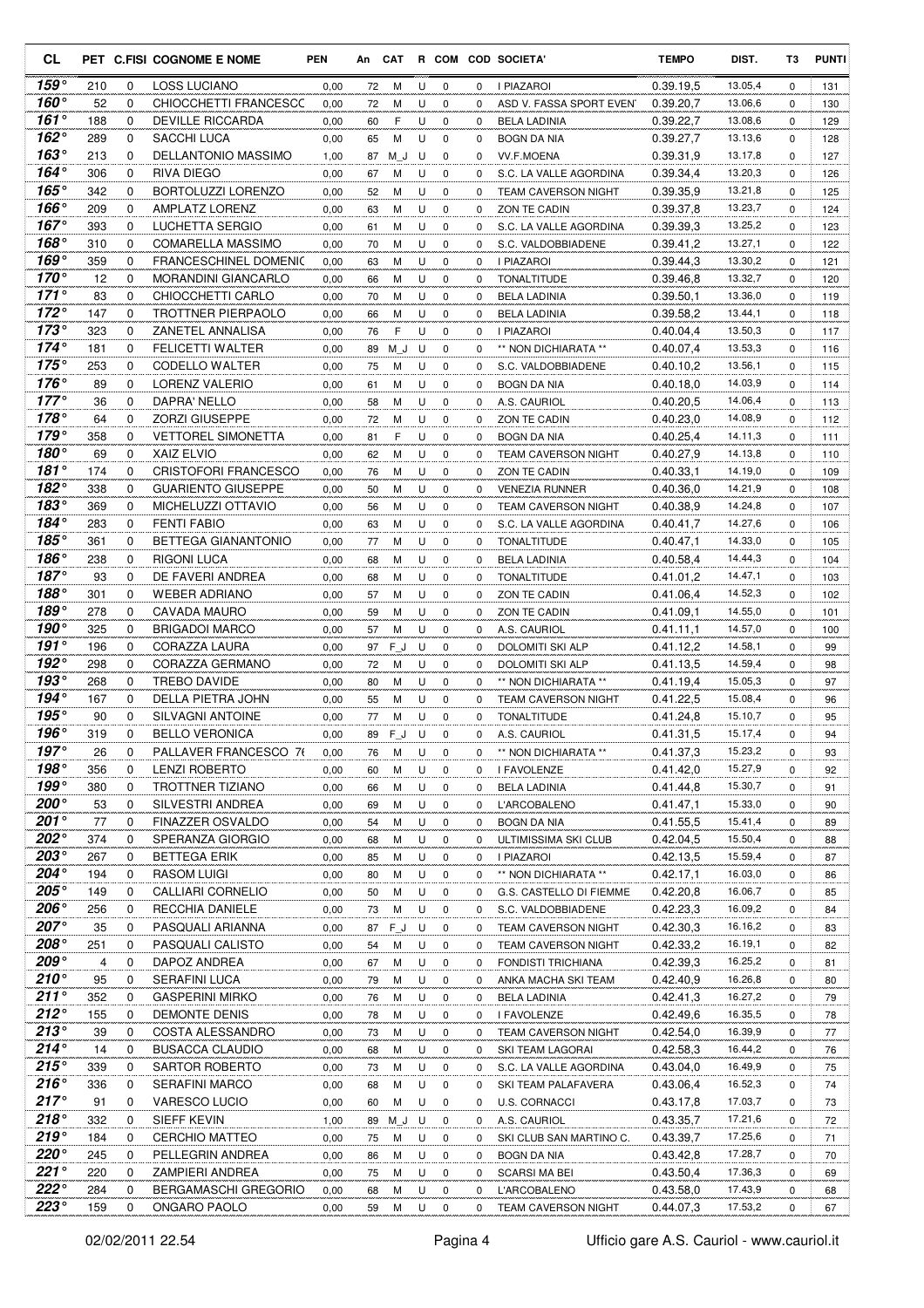| CL                           |            |               | PET C.FISI COGNOME E NOME                         | <b>PEN</b>   | An       | <b>CAT</b> |        |                            |                  | R COM COD SOCIETA'                                        | <b>TEMPO</b>           | DIST.              | T3            | <b>PUNTI</b>   |
|------------------------------|------------|---------------|---------------------------------------------------|--------------|----------|------------|--------|----------------------------|------------------|-----------------------------------------------------------|------------------------|--------------------|---------------|----------------|
| 224°                         | 282        | 0             | LEONARDI NADIA                                    | 0,00         | 73       | F          | U      | 0                          | 0                | <b>BOGN DA NIA</b>                                        | 0.44.14.1              | 18.00,0            | 0             | 66             |
| $225^{\circ}$                | 66         | $\Omega$      | ZANON ALESSANDRO                                  | 0,00         | 66       | М          | U      | $\mathbf 0$                | 0                | A.S. CAURIOL                                              | 0.44.35.8              | 18.21,7            | $\Omega$      | 65             |
| $226^\circ$                  | 215        | 0             | FONTANA ALESSANDRO                                | 0,00         | 94       | ΜJ         | U      | $\mathbf 0$                | $\Omega$         | I PIAZAROI                                                | 0.44.38,7              | 18.24,6            | $\Omega$      | 64             |
| $227^\circ$                  | 334        | $\Omega$      | <b>GUADAGNINI ALESSANDRO</b>                      | 0,00         | 64       | М          | U      | $\mathbf 0$                | 0                | <b>TONALTITUDE</b>                                        | 0.44.50,9              | 18.36,8            | 0             | 63             |
| $228^\circ$<br>$229^\circ$   | 160        | 0             | ARDUINI ALESSANDRO                                | 0,00         | 77       | М          | U      | $\mathbf 0$                | $\Omega$         | <b>BELA LADINIA</b>                                       | 0.45.00,3              | 18.46,2            | $\Omega$      | 62             |
| $230^\circ$                  | 176<br>296 | 0<br>0        | DE ROCCO STEFANO<br><b>BELLOT FULVIO</b>          | 0,00         | 71       | м          | U      | $\mathbf 0$<br>$\mathbf 0$ | $\Omega$         | <b>TEAM CAVERSON NIGHT</b>                                | 0.45.05,1              | 18.51,0            | $\Omega$      | 61             |
| $231^\circ$                  | 272        | $\Omega$      | <b>TOMASI MARZIA</b>                              | 0,00         | 55       | М<br>F     | U<br>U | $\mathbf 0$                | 0<br>0           | I PIAZAROI                                                | 0.45.15,1<br>0.45.18.3 | 19.01,0<br>19.04,2 | 0<br>0        | 60             |
| $232^\circ$                  | 68         | 0             | <b>BOSIN STEFANO</b>                              | 0,00<br>0,00 | 75<br>76 | M          | U      | $\mathbf 0$                | $\mathbf 0$      | <b>BELA LADINIA</b><br><b>SCI CLUB ARABBA</b>             | 0.45.21,1              | 19.07,0            | 0             | 59<br>58       |
| 233°                         | 31         | $\Omega$      | CHIOCCHETTI BARBARA                               | 0,00         | 69       | F          | U      | $\mathbf 0$                | $\Omega$         | <b>TONALTITUDE</b>                                        | 0.45.23,5              | 19.09,4            | $\Omega$      | 57             |
| $234^\circ$                  | 368        | 0             | <b>GRISOTTO GABRIELE</b>                          | 0,00         | 63       | м          | U      | $\mathbf 0$                | 0                | <b>BOGN DA NIA</b>                                        | 0.45.40,9              | 19.26,8            | 0             | 56             |
| $235^\circ$                  | 371        | 0             | NICOLELLI LUCA                                    | 0,00         | 71       | М          | U      | $\mathbf 0$                | 0                | U.S. CORNACCI                                             | 0.45.46,7              | 19.32,6            | 0             | 55             |
| $236^\circ$                  | 341        | 0             | <b>BECCARI ANGELO</b>                             | 0,00         | 75       | М          | U      | $\mathbf 0$                | $\Omega$         | ** NON DICHIARATA **                                      | 0.45.49.5              | 19.35,4            | 0             | 54             |
| $237^\circ$                  | 6          | $\Omega$      | <b>FESTI ANDREA</b>                               | 0,00         | 79       | М          | U      | $\mathbf 0$                | $\Omega$         | <b>GRONLAIT ORIENTEERING C</b>                            | 0.46.03,1              | 19.49,0            | 0             | 53             |
| $238^\circ$                  | 309        | 0             | ZANGRANDO MASSIMO                                 | 0,00         | 66       | М          | U      | $\mathbf 0$                | $\mathbf 0$      | ZON TE CADIN                                              | 0.46.07.2              | 19.53,1            | 0             | 52             |
| $239^\circ$                  | 347        | 0             | <b>CAVADA DARIA</b>                               | 0,00         | 66       | F          | U      | $\mathbf 0$                | 0                | ZON TE CADIN                                              | 0.46.29.0              | 20.14,9            | 0             | 51             |
| $240^\circ$                  | 240        | $\mathbf 0$   | DAL BEN ANDREA                                    | 0,00         | 69       | M          | U      | $\mathbf 0$                | $\Omega$         | <b>U.S. CORNACCI</b>                                      | 0.46.31.4              | 20.17,3            | $\Omega$      | 50             |
| 241°                         | 276        | 0             | DEFRANCESCO MATTEO                                | 0,00         | 91       | ΜJ         | U      | $\mathbf 0$                | 0                | <b>SCUFONS</b>                                            | 0.46.35.5              | 20.21,4            | 0             | 49             |
| $242^\circ$                  | 151        | 0             | DELLANTONIO LUCIANO                               | 0,00         | 67       | м          | U      | $\mathbf 0$                | 0                | <b>TONALTITUDE</b>                                        | 0.46.44,6              | 20.30,5            | 0             | 48             |
| $243^\circ$                  | 41         | 0             | <b>MANFROI JUAN CARLOS</b>                        | 0,00         | 58       | м          | U      | $\mathbf 0$                | 0                | <b>TEAM CAVERSON NIGHT</b>                                | 0.46.51.1              | 20.37,0            | 0             | 47             |
| $244^\circ$<br>$245^\circ$   | 386        | 0             | <b>BRUN MARCELLO</b>                              | 0,00         | 67       | м          | U      | 0                          | 0                | L'ARCOBALENO                                              | 0.46.58,4              | 20.44,3            | 0             | 46             |
| 246°                         | 130<br>27  | 0<br>0        | <b>FOSSEN LORIS</b><br><b>BATTISTI ALESSANDRO</b> | 0,00         | 72       | М          | U      | $\mathbf 0$                | 0                | S.C. LA VALLE AGORDINA                                    | 0.47.00.8<br>0.47.03.7 | 20.46,7<br>20.49,6 | 0<br>$\Omega$ | 45             |
| $247^\circ$                  | 261        | 0             | <b>RIZ NORBERTO</b>                               | 0,00<br>0,00 | 94<br>50 | M J<br>М   | U<br>U | $\mathbf 0$<br>$\mathbf 0$ | 0<br>0           | <b>GRONLAIT ORIENTEERING C</b><br>G.S. CASTELLO DI FIEMME | 0.47.07.3              | 20.53,2            | 0             | 44<br>43       |
| 248°                         | 79         | 0             | BETTEGA SEVERINO                                  | 0,00         | 62       | М          | U      | $\mathbf 0$                | 0                | I PIAZAROI                                                | 0.47.10,7              | 20.56,6            | 0             | 42             |
| 249°                         | 255        | 0             | <b>STRAMARE SONIA</b>                             | 0,00         | 75       | F          | U      | $\mathbf 0$                | $\Omega$         | S.C. VALDOBBIADENE                                        | 0.47.19,5              | 21.05,4            | 0             | 41             |
| 250°                         | 70         | 0             | <b>COLLAVO MASSIMO</b>                            | 0,00         | 71       | м          | U      | $\mathbf 0$                | $\Omega$         | S.C. VALDOBBIADENE                                        | 0.47.22,2              | 21.08,1            | 0             | 40             |
| $251^\circ$                  | 193        | 0             | MARMOLADA DANILO                                  | 0,00         | 69       | м          | U      | $\mathbf 0$                | 0                | <b>TEAM CAVERSON NIGHT</b>                                | 0.47.25,4              | 21.11,3            | 0             | 39             |
| $252^\circ$                  | 201        | 0             | <b>FACCHINATO LORENZO</b>                         | 0,00         | 68       | м          | U      | $\mathbf 0$                | 0                | DOLOMITI SKI ALP                                          | 0.47.27,5              | 21.13,4            | 0             | 38             |
| $253^\circ$                  | 305        | 0             | <b>DELUCA TULLIO</b>                              | 0,00         | 42       | M          | U      | $\mathbf 0$                | $\mathbf 0$      | <b>BELA LADINIA</b>                                       | 0.47.30.1              | 21.16,0            | 0             | 37             |
| 254°                         | 335        | $\Omega$      | <b>SIMON ROLANDO</b>                              | 0,00         | 94       | ΜJ         | U      | $\mathbf 0$                | $\Omega$         | I PIAZAROI                                                | 0.47.53.8              | 21.39,7            | 0             | 36             |
| $255^{\circ}$                | 190        | 0             | DEFRANCESCO ALESSAND                              | 0,00         | 90       | M J        | U      | $\mathbf 0$                | 0                | <b>TONALTITUDE</b>                                        | 0.48.02,1              | 21.48,0            | 0             | 35             |
| 256°                         | 247        | 0             | <b>BALZAN MAURO</b>                               | 0,00         | 52       | М          | U      | $\mathbf 0$                | 0                | DOLOMITI SKI ALP                                          | 0.48.10,6              | 21.56,5            | 0             | 34             |
| $257^\circ$                  | 24         | 0             | DE ROCCO PAOLO                                    | 0,00         | 80       | м          | U      | $\mathbf 0$                | 0                | <b>TEAM CAVERSON NIGHT</b>                                | 0.48.18.7              | 22.04,6            | 0             | 33             |
| 258°                         | 134        | 0             | CAVADA DANIELE                                    | 0,00         | 75       | м          | U      | $\mathbf 0$                | $\Omega$         | G.S. CASTELLO DI FIEMME                                   | 0.48.22,3              | 22.08,2            | 0             | 32             |
| $259^\circ$                  | 269        | 0             | <b>COSTA FRANCO</b>                               | 0,00         | 62       | м          | U      | $\mathbf 0$                | 0                | <b>TEAM CAVERSON NIGHT</b>                                | 0.48.29.3              | 22.15,2            | 0             | 31             |
| $260^\circ$<br>$261^\circ$   | 44         | 0<br>$\Omega$ | <b>GHETTA MANUEL</b>                              | 0,00         | 72       | M<br>F     | U<br>U | $\mathbf 0$                | 0                | <b>BOGN DA NIA</b>                                        | 0.48.34.1              | 22.20,0<br>22.31,9 | 0<br>$\Omega$ | 30             |
| 262°                         | 318<br>387 | 0             | ZANETEL ANTONELLA<br><b>BETTEGA ELIA</b>          | 0,00<br>0,00 | 74<br>97 | M_J U      |        | $\mathbf 0$<br>0           | $\mathbf 0$<br>0 | <b>I PIAZAROI</b><br><b>I PIAZAROI</b>                    | 0.48.46,0<br>0.48.50,3 | 22.36,2            | 0             | 29<br>28       |
| $263^\circ$                  | 337        | 0             | <b>VALT CRISTIAN</b>                              | 0,00         | 76       | М          | U      | 0                          | 0                | S.C. LA VALLE AGORDINA                                    | 0.49.07,4              | 22.53,3            | 0             | 27             |
| 264°                         | 316        | 0             | <b>TOMASELLO LUCA</b>                             | 0,00         | 90       | M_J        | U      | 0                          | 0                | <b>BOGN DA NIA</b>                                        | 0.49.25,3              | 23.11,2            | 0             | 26             |
| $265^\circ$                  | 257        | 0             | COSSALTER MANUELA                                 | 0,00         | 71       | F          | U      | 0                          | 0                | TEAM CAVERSON NIGHT                                       | 0.49.30,3              | 23.16,2            | 0             | 25             |
| 266°                         | 377        | 0             | SCABELLO GIANLUCA                                 | 1,00         | 62       | М          | U      | 0                          | 0                | <b>SCI CAI SCHIO</b>                                      | 0.49.45.0              | 23.30,9            | 0             | 24             |
| 267°                         | 16         | 0             | <b>ZANOTELLI TOMMASO</b>                          | 0,00         | 65       | М          | U      | 0                          | 0                | <b>SCI CAI SCHIO</b>                                      | 0.49.50.8              | 23.36,7            | 0             | 23             |
| 268°                         | 59         | 0             | <b>MOTT SIMONE</b>                                | 0,00         | 81       | M          | U      | 0                          | 0                | <b>I PIAZAROI</b>                                         | 0.51.30,6              | 25.16,5            | 0             | 22             |
| $269^\circ$                  | 47         | 0             | LORENZ CRISTINA                                   | 0,00         | 86       | F          | U      | 0                          | 0                | ** NON DICHIARATA **                                      | 0.51.57,3              | 25.43,2            | 0             | 21             |
| $270^\circ$                  | 46         | 0             | LASTEI CLAUDIO                                    | 0,00         | 63       | М          | U      | 0                          | 0                | BOGN DA NIA                                               | 0.52.29,5              | 26.15,4            | 0             | 20             |
| $271^\circ$                  | 273        | 0             | <b>SIEFF ERNESTO</b>                              | 0,00         | 52       | M          | U      | 0                          | 0                | A.S. CAURIOL                                              | 0.52.44,0              | 26.29,9            | 0             | 19             |
| $272^\circ$                  | 299        | 0             | <b>COSTA CECILIA</b>                              | 0,00         | 50       | F          | U      | 0                          | 0                | <b>VENEZIA RUNNER</b>                                     | 0.52.49,1              | 26.35,0            | 0             | 18             |
| $273^\circ$                  | 293        | 0             | LIRA GIANCARLO                                    | 0,00         | 65       | M          | U      | 0                          | 0                | I FAVOLENZE                                               | 0.53.01,9              | 26.47,8            | 0             | 17             |
| $274^{\circ}$<br>$275^\circ$ | 286        | 0             | <b>LUCHINI MARTA</b>                              | 0,00         | 82       | F          | U      | 0                          | 0                | U.S. STELLA ALPINA                                        | 0.53.26,1              | 27.12,0            | 0             | 16             |
| 276°                         | 82         | 0             | LUCHINI GIOVANNI                                  | 0,00         | 40       | м          | U      | 0                          | 0                | U.S. STELLA ALPINA                                        | 0.53.27,8              | 27.13,7            | 0             | 15             |
| $277^\circ$                  | 114        | 0             | <b>SALMI ALBERTO</b>                              | 0,00         | 70       | М          | U      | 0                          | 0                | A.S. CAURIOL                                              | 0.54.38,7              | 28.24,6            | 0             | 14             |
| $278^\circ$                  | 139<br>107 | 0<br>0        | PICCOLIN STEFANIA<br><b>DELLADIO GLADIS</b>       | 0,00<br>0,00 | 61<br>61 | F<br>F     | U<br>U | 0<br>0                     | 0<br>0           | <b>TEAM CAVERSON NIGHT</b><br>BOGN DA NIA                 | 0.55.22,0<br>0.56.31,7 | 29.07,9<br>30.17,6 | 0<br>0        | 13<br>12       |
| 279°                         | 161        | 0             | <b>BRUNELLO MARIO</b>                             | 0,00         | 66       | M          | U      | 0                          | 0                | S.C. PEDEMONTANA DEL GF                                   | 0.56.54,5              | 30.40,4            | 0             | 11             |
| 280°                         | 84         | 0             | <b>MERLO MONICA</b>                               | 0,00         | 76       | F          | U      | 0                          | $\mathbf 0$      | S.C. PEDEMONTANA DEL GF                                   | 0.57.00,4              | 30.46,3            | 0             | 10             |
| $281^\circ$                  | 330        | 0             | <b>BALZAN MICHELA</b>                             | 0,00         | 82       | F          | U      | 0                          | 0                | DOLOMITI SKI ALP                                          | 0.57.52,4              | 31.38,3            | 0             | 9              |
| 282°                         | 302        | 0             | DE PELLEGRINI IGOR                                | 0,00         | 65       | М          | U      | 0                          | $\mathbf 0$      | S.C. PIRAMIDI SEGONZANO                                   | 1.00.40,5              | 34.26,4            | 0             | 8              |
| 283°                         | 10         | 0             | SARTOR PAOLO                                      | 0,00         | 65       | м          | U      | 0                          | 0                | S.C. PEDEMONTANA DEL GF                                   | 1.00.50,3              | 34.36,2            | 0             | 7              |
| 284°                         | 168        | 0             | CONEDERA TIZIANO                                  | 0,00         | 68       | М          | U      | 0                          | 0                | SKI TEAM PALAFAVERA                                       | 1.02.42,6              | 36.28,5            | 0             | 6              |
| 285°                         | 111        | 0             | <b>SBETTI DANIELA</b>                             | 0,00         | 83       | F          | U      | 0                          | 0                | ** NON DICHIARATA **                                      | 1.04.49,0              | 38.34,9            | 0             | 5              |
| 286°                         | 346        | 0             | <b>TOMASI MARCO</b>                               | 0,00         | 77       | М          | U      | 0                          | 0                | ** NON DICHIARATA **                                      | 1.04.51,6              | 38.37,5            | 0             | 4              |
| 287°                         | 313        | 0             | OSSI STEFANO                                      | 0,00         | 64       | М          | U      | 0                          | 0                | <b>TONALTITUDE</b>                                        | 1.05.18,7              | 39.04,6            | 0             | 3              |
| 288°                         | 20         | 0             | <b>LASTEI MICEL</b>                               | 0,00         |          | 98 M_J U   |        | $\mathbf 0$                | 0                | <b>BOGN DA NIA</b>                                        | 1.07.59,6              | 41.45,5            | 0             | $\overline{c}$ |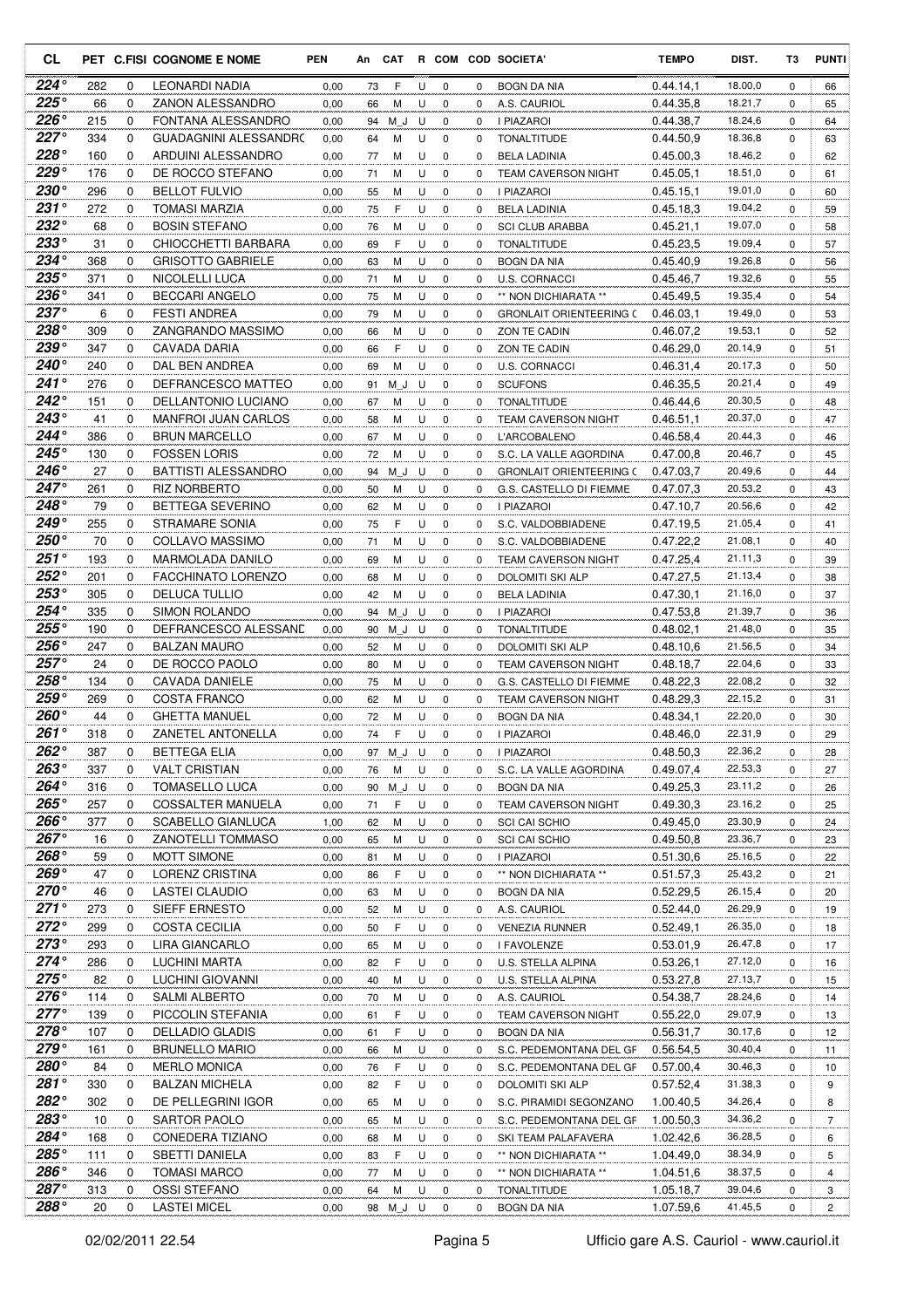| CL                              |                |             | PET C.FISI COGNOME E NOME                           | <b>PEN</b>   | An       |        |        |                  |             | CAT R COM COD SOCIETA'                       | <b>TEMPO</b>           | DIST.   | тз               | <b>PUNTI</b> |
|---------------------------------|----------------|-------------|-----------------------------------------------------|--------------|----------|--------|--------|------------------|-------------|----------------------------------------------|------------------------|---------|------------------|--------------|
| 289°                            | 388            | 0           | <b>RATTIN LUIGI</b>                                 | 0,00         | 59       | М      | U      | 0                | 0           | I PIAZAROI                                   | 1.08.57,1              | 42.43,0 | 0                | $\mathbf{1}$ |
| 0°                              | 315            | $\mathbf 0$ | <b>TONA GLORIA</b>                                  | 0,00         | 93       | FJ     | U      | $\mathbf 0$      | 0           | DOLOMITI SKI ALP                             | <b>NA</b>              |         | $\mathbf 0$      |              |
| $\boldsymbol{0}$                | 252            | 0           | RONCHI LORIS                                        | 0,00         | 79       | М      | U      | $\mathbf 0$      | 0           | <b>TEAM CAVERSON NIGHT</b>                   | <b>NA</b>              |         | 0                |              |
| O۰                              | 42             | $\Omega$    | <b>CAMPESTRINI OMAR</b>                             | 0,00         | 97       | M J    | U      | $\mathbf 0$      | 0           | I FAVOLENZE                                  | NA                     |         | $\mathbf 0$      |              |
| O۰                              | 104            | 0           | <b>WINTHER TRINE</b>                                | 0,00         | 66       | F      | U      | $\mathbf 0$      | 0           | SPORT AMPLATZ                                | <b>NP</b>              |         | 0                |              |
| $\boldsymbol{0}$<br>O۰          | 212            | $\mathbf 0$ | PAUSINI STEFANIA                                    | 0,00         | 74       | F      | U      | $\mathbf 0$      | 0           | <b>L'ARCOBALENO</b>                          | <b>NP</b>              |         | $\mathbf 0$      |              |
| $\boldsymbol{0}^{\circ}$        | 217            | 0           | <b>SCARIAN ANNA</b>                                 | 0,00         | 72       | F      | U      | 0                | 0           | U.S. CORNACCI                                | <b>NP</b>              |         | 0                |              |
| 0°                              | 227            | 0           | PRETE ALICE<br>DE NARDIN ANNA                       | 0,00         | 77       | F      | U      | $\mathbf 0$      | 0           | S.C. LA VALLE AGORDINA                       | <b>NP</b><br><b>NP</b> |         | $\mathbf 0$      |              |
| 0°                              | 233<br>266     | 0<br>0      | <b>FOLLADOR CRISTIANA</b>                           | 0,00<br>0,00 | 75       | F<br>F | U<br>U | 0<br>0           | 0<br>0      | S.C. LA VALLE AGORDINA<br>S.C. VALDOBBIADENE | <b>NP</b>              |         | 0<br>$\mathbf 0$ |              |
| O۰                              | 300            | 0           | BRIGADOI MARIA SOFIA                                | 0,00         | 77<br>58 | F      | U      | $\mathbf 0$      | 0           | <b>TONALTITUDE</b>                           | <b>NP</b>              |         | 0                |              |
| $\boldsymbol{0}$                | 329            | 0           | SPAGNOLLI PIERA                                     | 0,00         | 69       | F      | U      | 0                | 0           | <b>L'ARCOBALENO</b>                          | <b>NP</b>              |         | $\mathbf 0$      |              |
| O۰                              | 328            | $\Omega$    | <b>BEZ MONICA</b>                                   | 0,00         | 78       | F      | U      | 0                | 0           | DOLOMITI SKI ALP                             | NP                     |         | 0                |              |
| O۰                              | 175            | $\Omega$    | <b>ZULIAN MARGIT</b>                                | 0,00         | 88       | FJ     | U      | $\mathbf 0$      | 0           | <b>TEAM CAVERSON NIGHT</b>                   | <b>NP</b>              |         | $\mathbf 0$      |              |
| o۰                              | $\mathbf{1}$   | $\Omega$    | PEDROTTI CHRISTIAN                                  | 0,00         | 74       | M      | U      | $\mathbf 0$      | 0           | S.C. PANAROTTA                               | <b>NP</b>              |         | $\mathbf 0$      |              |
| $\boldsymbol{0}$                | $\overline{c}$ | 0           | <b>MICH MASSIMILIANO</b>                            | 0,00         | 72       | M      | U      | $\mathbf 0$      | 0           | U.S. CORNACCI                                | <b>NP</b>              |         | $\mathbf 0$      |              |
| $0^{\circ}$                     | 3              | 0           | <b>GRIOT ROBERTO</b>                                | 1,00         | 77       | M      | U      | 0                | 0           | U.S. DOLOMITICA                              | <b>NP</b>              |         | 0                |              |
| O۰                              | 5              | 0           | PALLAVER FRANCESCO 81                               | 0,00         | 81       | M      | U      | 0                | 0           | <b>U.S. CORNACCI</b>                         | <b>NP</b>              |         | $\mathbf 0$      |              |
| 0°                              | 11             | 0           | <b>BRIGADOI GIANNI</b>                              | 0,00         | 60       | М      | U      | $\mathbf 0$      | 0           | U.S. DOLOMITICA                              | <b>NP</b>              |         | $\mathbf 0$      |              |
| O۰                              | 17             | 0           | CADORIN VALENTINO                                   | 0,00         | 67       | М      | U      | $\mathbf 0$      | 0           | KIWI SPORT                                   | <b>NP</b>              |         | $\mathbf 0$      |              |
| O۰                              | 22             | 0           | GIANGIORDANO DAVIDE                                 | 0,00         | 79       | M      | U      | $\mathbf 0$      | 0           | <b>SCARSI MA BEI</b>                         | <b>NP</b>              |         | $\mathbf 0$      |              |
| O۰                              | 25             | 0           | <b>DEJORI ERICH</b>                                 | 0,00         | 65       | M      | U      | $\mathbf 0$      | 0           | BOGN DA NIA                                  | <b>NP</b>              |         | 0                |              |
| O۰                              | 29             | $\mathbf 0$ | <b>CAGNATI FRANCO</b>                               | 0,00         | 81       | M      | U      | $\mathbf 0$      | 0           | <b>TEAM CAVERSON NIGHT</b>                   | <b>NP</b>              |         | $\mathbf 0$      |              |
| O۰                              | 32             | 0           | DAMOLIN EINAR                                       | 0,00         | 73       | M      | U      | 0                | $\Omega$    | S.C. PIRAMIDI SEGONZANO                      | <b>NP</b>              |         | 0                |              |
| $\boldsymbol{0}$                | 38             | 0           | FONTANARI ELVIO                                     | 0,00         | 64       | M      | U      | $\mathbf 0$      | 0           | S.C. PANAROTTA                               | <b>NP</b>              |         | $\mathbf 0$      |              |
| $\boldsymbol{0}$                | 50             | 0           | <b>FELICETTI ALBERTO</b>                            | 1,00         | 66       | М      | U      | 0                | 0           | <b>TONALTITUDE</b>                           | <b>NP</b>              |         | 0                |              |
| O۰                              | 55             | 0           | CASARI ANDREA                                       | 0,00         | 74       | М      | U      | $\mathbf 0$      | 0           | ** NON DICHIARATA **                         | <b>NP</b>              |         | $\mathbf 0$      |              |
| O۰                              | 56             | 0           | <b>SCALET TITTA</b>                                 | 0,00         | 86       | М      | U      | 0                | 0           | SKI CLUB SAN MARTINO C.                      | <b>NP</b>              |         | $\mathbf 0$      |              |
| $\boldsymbol{0}$                | 57             | $\Omega$    | <b>FRANCESCHI GIUSEPPE</b>                          | 0,00         | 51       | M      | U      | $\mathbf 0$      | 0           | <b>TRIATHLON TRENTINO</b>                    | <b>NP</b>              |         | $\mathbf 0$      |              |
| O۰                              | 58             | 0           | DONATO FRANZA LUCIANO                               | 0,00         | 85       | M      | U      | 0                | 0           | SCI CLUB AMICI DEL VESUV                     | <b>NP</b>              |         | 0                |              |
| O۰                              | 61             | $\Omega$    | <b>BENINI CRISTIANO</b>                             | 0,00         | 73       | M      | U      | $\mathbf 0$      | 0           | S.C. VALLE DEI LAGHI                         | <b>NP</b>              |         | $\mathbf 0$      |              |
| O۰<br>$\boldsymbol{0}$          | 62             | 0           | <b>GERONAZZO DAVIDE</b>                             | 0,00         | 79       | M      | U      | $\mathbf 0$      | 0           | S.C. VALDOBBIADENE                           | <b>NP</b>              |         | 0                |              |
| O۰                              | 71             | 0           | <b>ZORZI CARLO</b>                                  | 0,00         | 58       | M      | U      | $\mathbf 0$      | 0           | U.S. STELLA ALPINA                           | <b>NP</b>              |         | $\mathbf 0$      |              |
| 0°                              | 74             | 0           | DELL'EVA STEFANO                                    | 0,00         | 79       | M      | U      | $\mathbf 0$      | 0           | <b>TEAM CAVERSON NIGHT</b>                   | <b>NP</b>              |         | 0                |              |
| O۰                              | 76<br>94       | 0<br>0      | <b>MARCHIONI ANTONIO</b><br><b>MENEGUS GIOVANNI</b> | 0,00         | 65       | М      | U<br>U | 0<br>$\mathbf 0$ | 0           | <b>BELA LADINIA</b>                          | <b>NP</b><br><b>NP</b> |         | 0<br>0           |              |
| 0°                              | 97             | 0           | LAZZARO ARON                                        | 0,00<br>0,00 | 53<br>81 | M<br>M | U      | $\mathbf 0$      | 0<br>0      | <b>TONALTITUDE</b><br><b>I PIAZAROI</b>      | <b>NP</b>              |         | $\mathbf 0$      |              |
| $\boldsymbol{0}$ °              | 105            | 0           | <b>DELLAFIOR GIOVANNI</b>                           | 0,00         | 76       | M      | U      | $\Omega$         | 0           | ZON TE CADIN                                 | <b>NP</b>              |         | $\mathbf 0$      |              |
| 0°                              | 109            | 0           | <b>MARIN LORIS</b>                                  | 0,00         | 73       | Μ      | U      | 0                | 0           | <b>ALTITUDE</b>                              | <b>NP</b>              |         | 0                |              |
| $\boldsymbol{0}$ °              | 110            | 0           | SOMMAVILLA MARCO                                    | 0,00         | 65       | M      | U      | 0                | 0           | S.C. PIRAMIDI SEGONZANO                      | <b>NP</b>              |         | 0                |              |
| $\overline{\mathbf{0}}^{\circ}$ | 112            | 0           | FONTANARI ALBERTO                                   | 0,00         | 73       | М      | U      | $\mathbf 0$      | 0           | S.C. PANAROTTA                               | <b>NP</b>              |         | 0                |              |
| 0°                              | 113            | 0           | PERENZONI GABRIEL                                   | 0,00         | 84       | М      | U      | $\mathbf 0$      | 0           | L'ARCOBALENO                                 | <b>NP</b>              |         | 0                |              |
| 0°                              | 125            | $\mathbf 0$ | SAVI ALESSANDRO                                     | 0,00         | 67       | М      | U      | $\mathbf 0$      | $\mathbf 0$ | DOLOMITI SKI ALP                             | <b>NP</b>              |         | 0                |              |
| 0°                              | 126            | 0           | <b>CAMPIONI MAURO</b>                               | 0,00         | 64       | М      | U      | $\mathbf 0$      | 0           | <b>U.S. CORNACCI</b>                         | NP                     |         | 0                |              |
| 0°                              | 129            | 0           | DELAZZER GIUSEPPE                                   | 0,00         | 65       | М      | U      | 0                | 0           | SKI CLUB SAN MARTINO C.                      | NP                     |         | 0                |              |
| 0°                              | 131            | 0           | <b>VARESCO VINCENZO</b>                             | 0,00         | 72       | М      | U      | 0                | 0           | ZON TE CADIN                                 | NP                     |         | 0                |              |
| 0°                              | 132            | 0           | <b>BRESSAN ERMANNO</b>                              | 0,00         | 75       | М      | U      | 0                | 0           | S.C. LA VALLE AGORDINA                       | NP                     |         | 0                |              |
| 0°                              | 137            | 0           | DECRESTINA ROBERTO                                  | 0,00         | 70       | М      | U      | $\mathbf 0$      | 0           | U.S. DOLOMITICA                              | <b>NP</b>              |         | 0                |              |
| $\boldsymbol{o} \circ$          | 140            | 0           | <b>VANZETTA LIVIO</b>                               | 0,00         | 59       | М      | U      | 0                | 0           | A.S. CAURIOL                                 | <b>NP</b>              |         | 0                |              |
| 0°                              | 141            | 0           | DEBERTOLIS RICCARDO                                 | 0,00         | 73       | М      | U      | $\mathbf 0$      | 0           | I PIAZAROI                                   | <b>NP</b>              |         | 0                |              |
| 0°                              | 144            | 0           | DEFRANCESCO LUCA                                    | 0,00         | 78       | М      | U      | 0                | 0           | U.S. DOLOMITICA                              | <b>NP</b>              |         | 0                |              |
| 0°                              | 145            | 0           | DEZULIAN GIACOMO                                    | 0,00         | 70       | М      | U      | 0                | 0           | ZON TE CADIN                                 | NP                     |         | 0                |              |
| 0°                              | 146            | 0           | ORLER PAOLO                                         | 0,00         | 69       | М      | U      | 0                | 0           | I PIAZAROI                                   | NP                     |         | 0                |              |
| 0°                              | 153            | 0           | <b>BOSO SERGIO</b>                                  | 1,00         | 65       | М      | U      | 0                | 0           | SKI TEAM LAGORAI                             | NP                     |         | 0                |              |
| 0°                              | 163            | 0           | <b>ANDERLE GIOVANNI</b>                             | 0,00         | 73       | М      | U      | 0                | 0           | S.C. PANAROTTA                               | NP                     |         | 0                |              |
| 0°                              | 166            | 0           | <b>MERLER TIZIANO</b>                               | 0,00         | 77       | М      | U      | 0                | 0           | <b>BRENTA TEAM</b>                           | NP                     |         | 0                |              |
| O۰                              | 169            | 0           | FELICETTI MARCO 85                                  | 0,00         | 85       | М      | U      | 0                | 0           | <b>BELA LADINIA</b>                          | <b>NP</b>              |         | 0                |              |
| 0°                              | 172            | 0           | <b>ZANON MICHELE</b>                                | 0,00         | 62       | М      | U      | 0                | 0           | A.S. CAURIOL                                 | <b>NP</b>              |         | 0                |              |
| 0°<br>0°                        | 180            | 0           | DI NENNO REMO                                       | 0,00         | 54       | М      | U      | 0                | 0           | ZON TE CADIN                                 | <b>NP</b>              |         | 0                |              |
| 0°                              | 187            | 0           | DESILVESTRO OLIVO                                   | 0,00         | 61       | М      | U      | $\mathbf 0$      | 0           | A.S. CAURIOL                                 | <b>NP</b>              |         | 0                |              |
| 0°                              | 192<br>197     | 0<br>0      | <b>BRUNEL IGINIO</b><br>DA ROIT CLAUDIO             | 0,00         | 51       | М<br>М | U<br>U | 0<br>0           | 0<br>0      | <b>BOGN DA NIA</b><br>TEAM CAVERSON NIGHT    | NP<br>NP               |         | 0<br>0           |              |
| 0°                              | 200            | 0           | OFFER FRANCO                                        | 0,00<br>0,00 | 64<br>66 | M      | U      | 0                | 0           | S.C. PANAROTTA                               | NP                     |         | 0                |              |
| 0°                              | 211            | 0           | DI BRINA GIAMPIETRO                                 | 0,00         | 73       | М      | U      | 0                | 0           | S.C. LA VALLE AGORDINA                       | NP                     |         | 0                |              |
| 0°                              | 214            | $\mathbf 0$ | <b>DELLAGIACOMA LUIGI</b>                           | 0,00         | 78       | M      | U      | $\mathbf 0$      | 0           | TONALTITUDE                                  | <b>NP</b>              |         | 0                |              |